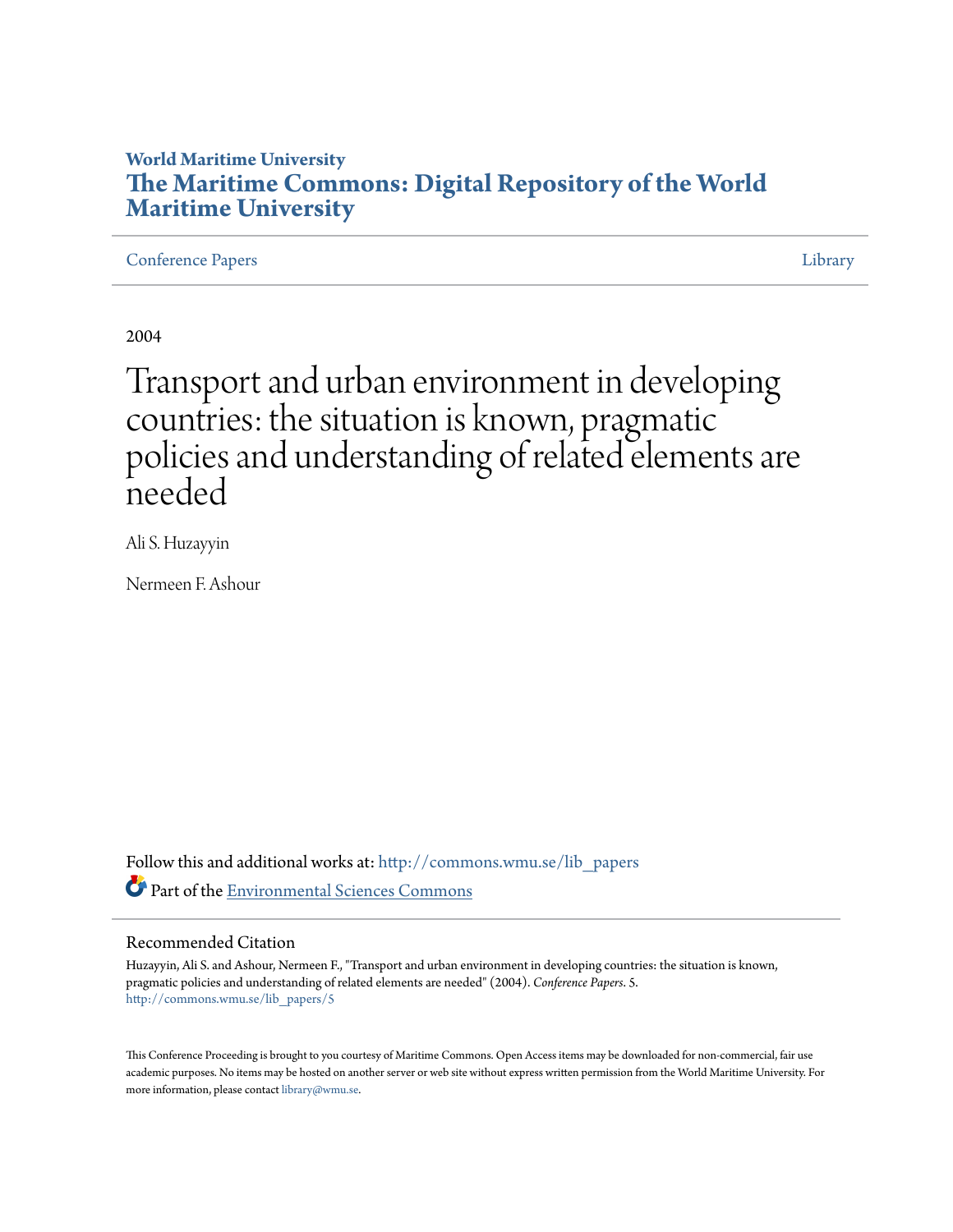

## **TRANSPORT AND URBAN ENVIRONMENT IN DEVELOPING COUNTRIES; THE SITUATION IS KNOWN, PRAGMATIC POLICIES AND UNDERSTANDING OF RELATED ELEMENTS ARE NEEDED**

## **Ali S Huzayyina , Nermeen F Ashour<sup>b</sup>**

<sup>a</sup>Faculty of Engineering, Cairo University <sup>b</sup>Transportation Programme, Development Research and Technological Planning Centre, DRTPC, Cairo University "Ali Huzayyin"<drtpc\_tp@intouch.com>; "Nermeen"<drtpc\_tp@intouch.com>

#### **Abstract**

Environmental impacts of urban transport in developing countries are well known as indicated through many examples from Africa, Asia and Latin America. Policies and countermeasures are classified and listed as well as the numerous involved actors, variables and effects. A pragmatic approach is needed to ensure success and sustainability of the solutions. The paper discusses main barriers impeding applicability, success and sustainability of mitigation policies and countermeasures. It also outlines the complexity of handling and modelling such multivariate problem of policies, actors, variables and effects. A simplified approach is suggested, which can ensure applicability, implement-ability, success and sustainability of policies and countermeasures. The paper addresses the need to achieve balance between facing the problem with "immediate vision" and the importance of looking to "future needs", between "simplifying the analysis" and "comprehensiveness" and between the ambition of setting out "ideal objectives and policies" and the importance of being "pragmatic" in view of the prevailing city constraints. Recommended practical directions on designing achievable objectives and policies are given.

Keywords: Environment; Sustainable environmental policies; Environmental analysis; Environment and transport in developing countries; Multi dimension environmental problem

Topic Area: G08 SIG7 Urban transport in developing countries

#### **1. Introduction**

The paper tries to go into the practical aspects of the problem of the adverse impacts of urban transport on the urban environment. Many reports, studies and papers state that the situation in many major cities of developing countries is unhappy. This deteriorated situation is well known and we in many developing countries have had enough related criticism. Also, many policies and measures are recommended for many cities by international aid and financing agencies and national and local governments. It is also believed that although some of the recommended policies gave encouraging results and reasonable success, yet we still need to know why others are unsuccessful and to know if the successful ones are sustainable. We need to be more practical in defining objectives that can be achievable. We need to find the right and realistic ways and requirements that lead to setting out sustainable policies in view of the realities and the prevailing constraints. This is the core of argument researched in the current paper. The paper aim is to study how realistic and sustainable policies and countermeasures can be formulated and successfully applied. It starts with a review of recent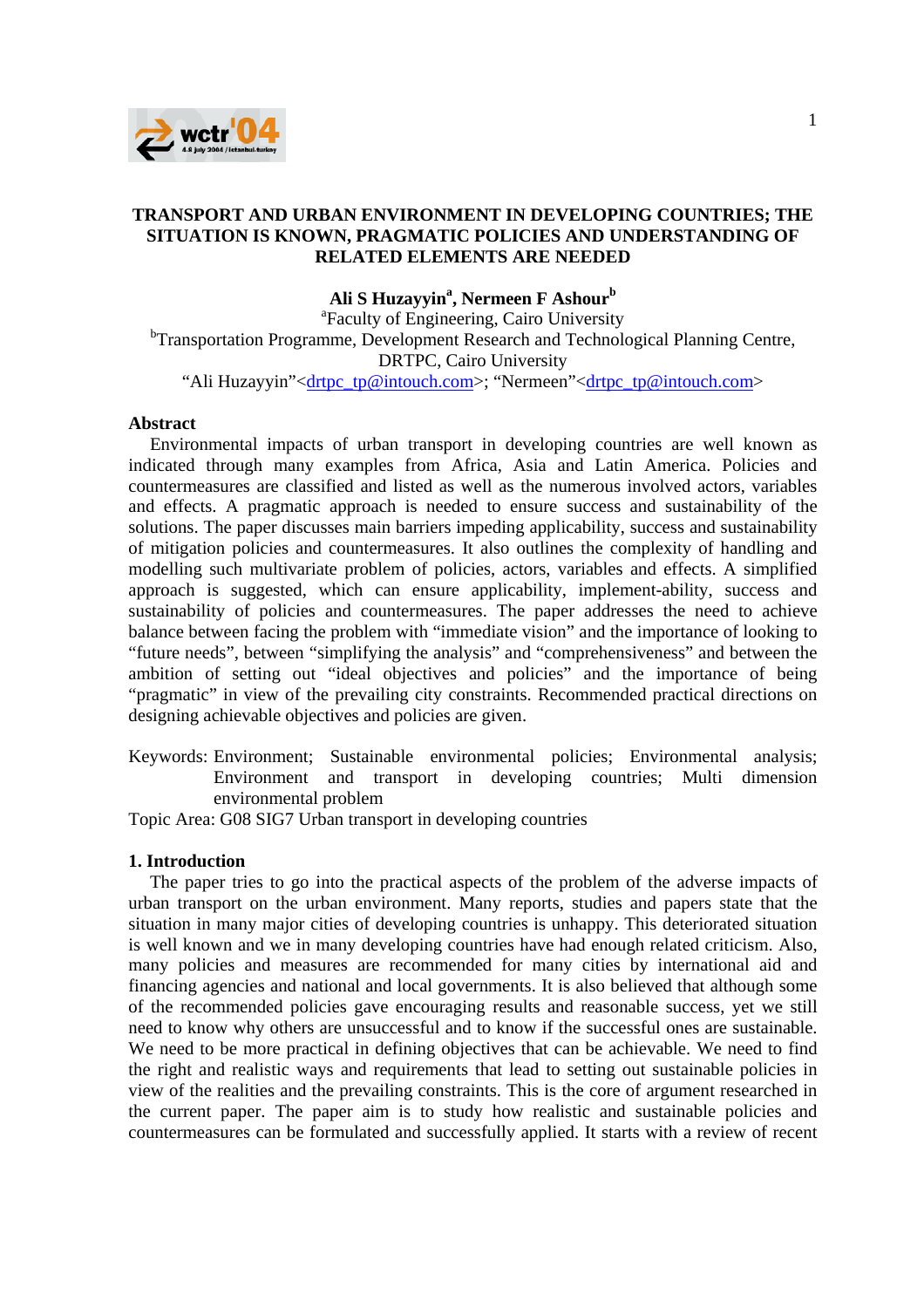

observations of air pollution and noise levels in some cities in Asia, Africa and Latin America. Many examples of recommended and/or tried policies and countermeasures are given based on recent references. The paper analyzes and classifies these policies and countermeasures as they relate to six main drivers. These are "transport mode", "fuels and power", "promoting sustainability", "traffic management and control", "encouraging walk and non-motorized travel" and "restricting traffic congestion". In addition, examples of reported complementary actions for success of some of those policies and countermeasures are presented. The degrees of success of application of policies and countermeasures to reduce the adverse effects of transport on the environment are briefly outlined with example cases of success from many cities that are still, however, constrained by other forces. The constraints of implementation, success and/or sustainability of the policies and countermeasures are then discussed, pointing out eight main barriers, and the difficulty to shift interests of authorities and residents to the future as they are usually interested in the immediate solutions.

Next, applicability, implement-ability, success and sustainability of policies and countermeasures are discussed explaining the difference between a policy being applicable and implement-able, a policy being implement-able but unsuccessful and a policy being successful but unsustainable. The numerous involved "policies", "actors" and "variables" are identified and classified into several groups and subgroups. The "effects" of transport on the environment are also briefly outlined. The complexity of handling this "4-Dimensional" Problem that includes the "policies and countermeasures", the "actors", the "variables" and the "effects" (Huzayyin, 2003) is, then, explained. The paper points out guidelines for simplification which is particularly required for developing countries and how the defined policy objectives should be realistically achievable in practice and sets some guidelines for formulation of practical policies.

#### **2. Review of recent observations**

Deterioration of environmental quality particularly in congested urban areas of many developing countries is known. Many measurements have been conducted and many reports have been published, particularly on air quality and noise levels (Huzayyin, 2001). In Delhi for example it is reported that 55% of noise is due to vehicular traffic and that existing levels are as high as 80 dB(A), (Sarkar and Rohatgi, 2000). It was also found that the passenger car noise equivalents (PCNEs) for bus and three wheelers (3Ws) is 7.08 for each. while it is only 2 for trucks (Sundaram and Verma, 2000). With the noticeable presence of buses and 3Ws in the streets of Delhi, it is clear that these two modes participate actively in the increased noise levels.

The conditions of air quality are serious in some cities due to deteriorated vehicle maintenance and the high average age of the fleet. For instance, in Pune and Bangalore, India, a random check of 1092 new vehicles indicated that 44% and 42% of the vehicles failed the emission test, respectively (Khan and Udayakumar, 2000). The average age of a sample of 100 taxi cabs in Cairo was as high as 16 years (Huzayyin and Osman, 2000). In Sao Paulo the contribution of all transport modes to all pollutants in the CO content is 98%. Contribution of the private car alone compared to all transport modes in the city is 86% (Madar, et al, 2000). In Delhi although it is reported that CO levels are acceptable, yet those of  $SO<sub>2</sub>$  are more than WHO standards in some cities in India. Furthermore, the suspended particulate matter SPM is 9-10 times more than WHO standards, but lead levels are very low as unleaded fuels are used (Badami, 2000). The same reference reported that ozone exceeds the 8-hr and 1-hr limits in several cities particularly in winter. The motorized 2 wheelers (M2Ws) are blamed for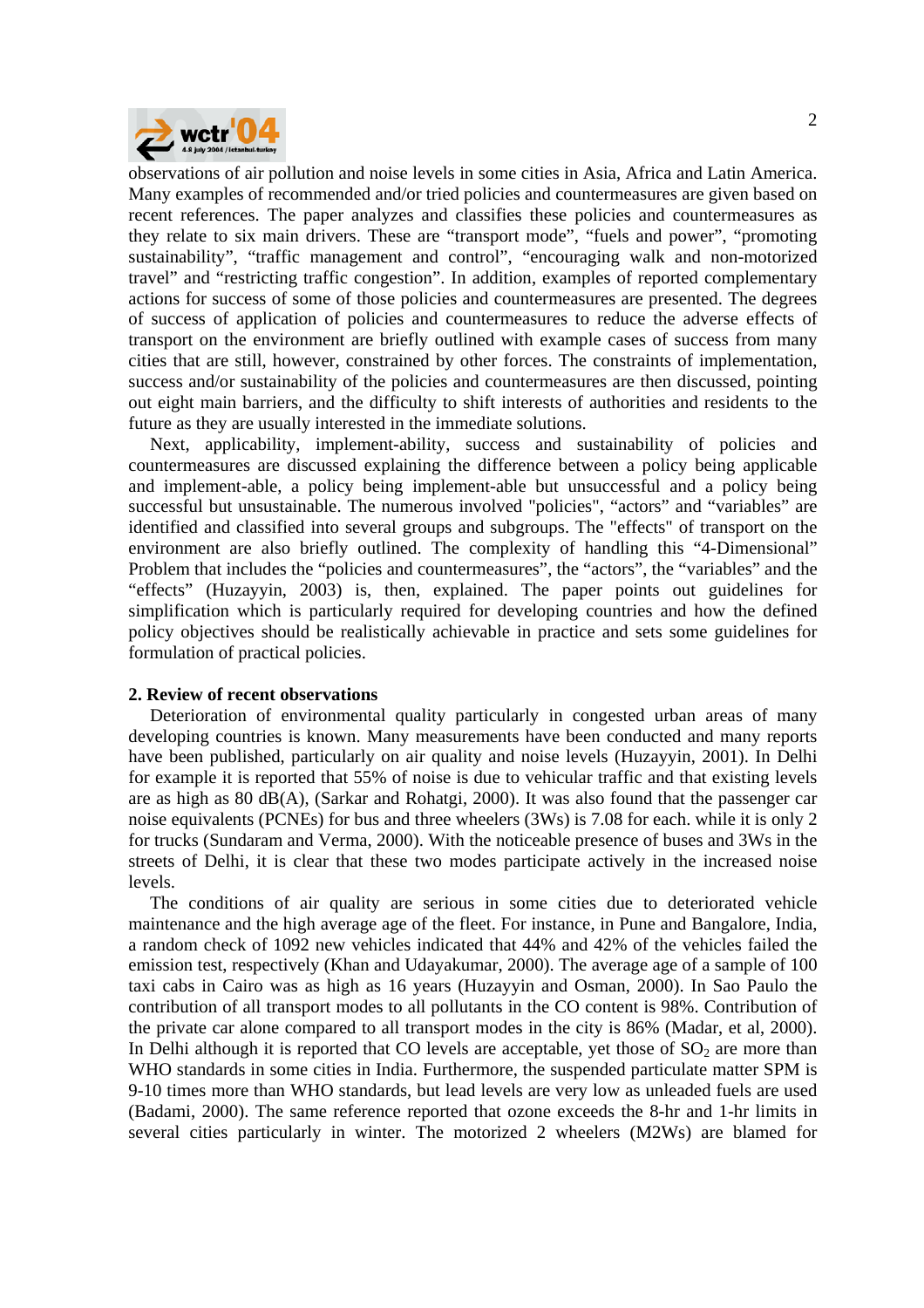

pollution. In contrast to buses they reach 67% of veh.km and only 16% of pass.km, while the same percentages for bus are 10% and 70%, respectively. The shares of M2Ws in air pollution reaches 30% of CO, 51% of HC and 30% of SPM produced by all modes. It is indicated (Akinyemi, and Medani, 2000) that for 10% increase in the number of 2-stroke motor cycles in congested areas there will be an increase of 20-55% in CO, 32-38% of SPM and 73-160% of HC. Compared to 4-stroke motor cycles these percentages are 11-47%, 2-10% and 15-60 for CO, SPM and HC, respectively. Recent observations in some sites in Cairo showed that CO concentration ranged between 5.7 and 30.4 mg/m<sup>3</sup> (EL Hakim, et al, 1999). The current law allows a high of 30 mg/m<sup>3</sup> for 1-hr exposure and 10 mg/m<sup>3</sup> for 8-hr exposure. However, at one highly congested intersection CO concentration, reached about 50 mg/m<sup>3</sup>.

In Santiago de Chile (O'Ryan et al, 2001) the transport system is the primary source of air pollution. Mobile sources are responsible for 92% of CO emission, 71% of NOX and 46% of volatile organic compounds (VOCs) and directly responsible for only 7% of SPM. Consequently, over 80% of emissions are the responsibility of transport. Vehicles are also the principle source of the smallest and most health threatening fine particles. As buses operate in densely populated areas, they directly expose many people to air pollution. They are found to be the major source of NOX, while cars are a major source of COX and NOX and VOCs. In Mexico City according to the 1998 emission inventory, mobile sources are responsible for 98% of CO, 81% of NOX, 41% of HC, 36% of PM10 and 25% of SO2. Automobiles produce the biggest shares of these pollutants except for PM10 whose main generator is the diesel fleet. (Rabindran, 2001)

About 40% of the 3.8 million vehicles of the Philippines in 2001 are in Metro Manila. Almost a third of the total registered vehicles are diesel powered. Present levels of air pollution come from mobile sources with estimates of 116000 tons of PM10, 39000 tons of SOX, 140 tons of lead, as well as undetermined amounts of CO, HC, NOX and VOC.(Asian Development Bank (ADB), 1998). In 1999, estimated emissions in Jakarta showed that mobile sources contribute to 8% of the total particulate matter, 80% of total SOX, 36% of total NOX, 80% of total HC and 87% of total CO (Aboeprajitno, 2001).

It is estimated that in a developing countries 0.5 to 1.0 million people die prematurely because of exposure to urban air pollution in addition to millions of cases of respiratory illness in large cities of these countries due to the same cause (Kojima and Lovei, 2000). The same reference mentions an economic damage of air pollution between \$1 and \$4 billions annually in cities of Asia. This represents 10% of urban income in Bangkok, Kuala Lumpur and Jakarta.

As for visual intrusion, many flyovers and elevated roads were constructed in many cities during the last two decades to relief traffic congestion. These superstructures even if care is taken to give them good architectural look, yet they still obstruct the view. Residents instead of seeing free skies, they see steel and concrete structures carrying vehicles of all types intruding the view (Huzayyin, 1995). Also, fleets of buses and paratransit modes not only congest the network but also badly affect the street view and the environmental image of the city at large.

Another environmental impact of urban transport that can be easily observed in developing countries, and unfortunately always ignored, is the "pedestrian/vehicle" conflict. In densely populated cities, severe conflicts occur between the walking travelers and vehicles in the traffic stream. This is due to the high percentages of walk and the lack, in many cities, of enough widths of sidewalks, lack (or non-use) of recognized safe pedestrian routes and pedestrian crossing facilities accompanied by lack of enforcement. Insufficient knowledge of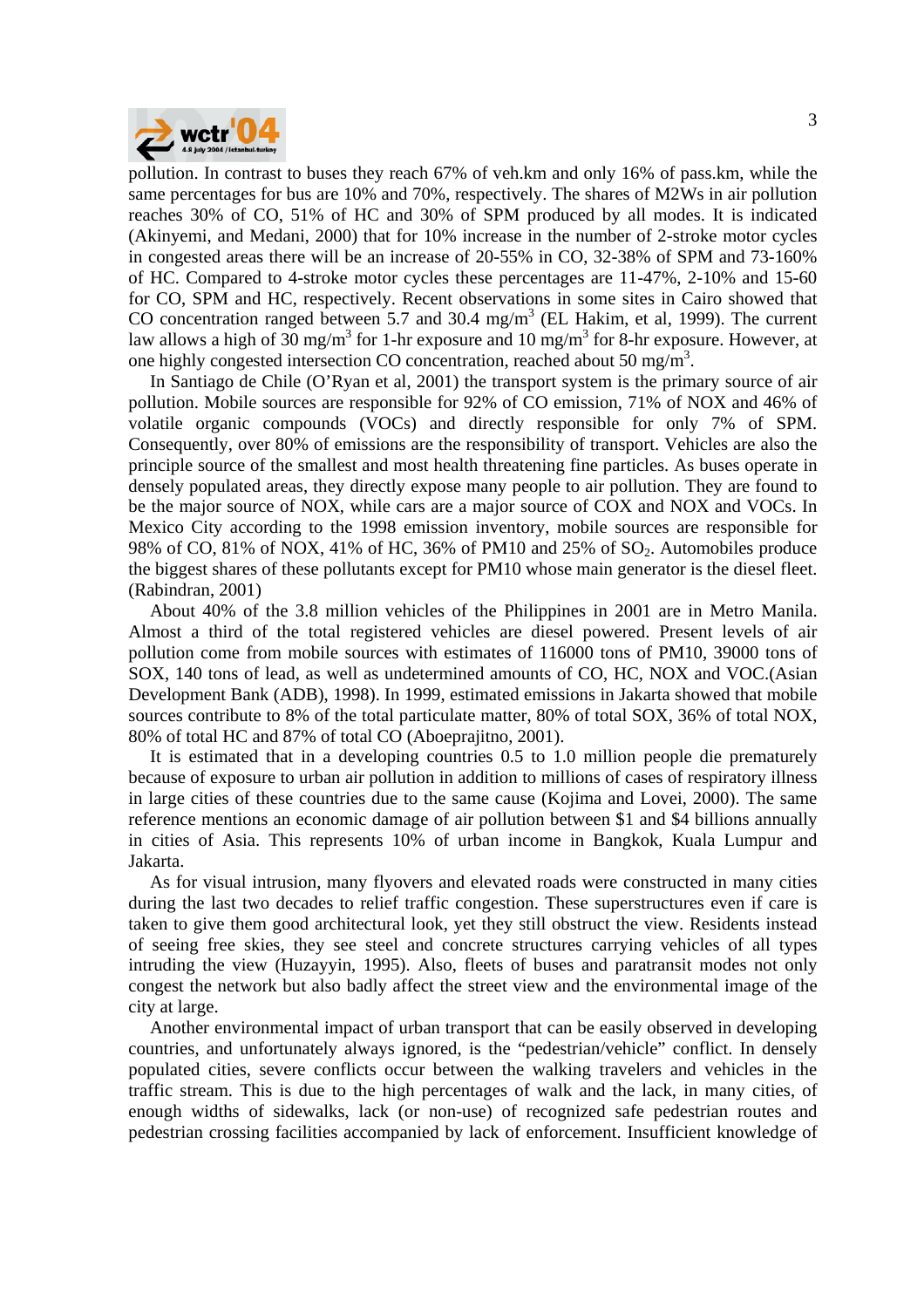

traffic rules by both the walking traveler and the vehicle driver also contribute. So, it is often to observe people walking on the traffic lanes and pedestrians crossing the street at random locations. Many adverse results occur, such as high accidents rates and accident potential as well as delay to both the pedestrian and vehicle users. This means more energy consumption and increased air and noise pollution. Unfortunately, however, there seems to be lack of research in this direction.

Although some communities in different cities can have similar perception of some of the adverse impacts of transport on the environment, yet some others can differ in opinion. Such difference, however, is possibly attributed to the unawareness of the serious long term impact of some of those effects. In all cases there seems to be full understanding and consensus in almost all communities and governments on traffic safety and air pollution as the most serious impacts of transport that affect human life. This applies not only to local governments but also to the more influential central governments that in many developing countries are trying to do something positive to enhance the quality of the urban environment. Also, many NGOs are showing increasing interest as well as international aid agencies of the industrialized world.

In summary, it is clear that environment deterioration in many of the major urban areas of many developing countries is well known. It is believed that no further evidence, observation or data gathering is needed for proving a well-known situation. Observation should concentrate on monitoring the impact of applied remedies.

#### **3. Policies, countermeasures and complementary actions**

#### **3.1. Examples of policies and countermeasures**

Many policies and countermeasures for reducing the impacts of urban transport on the environment have been implemented with varying degrees of success. The literature is very rich on this topic. Some of these policies/countermeasures are classified and listed below as given and referenced (e.g., those caught in section 2) and in an earlier paper by the author, (Huzayyin, 2001), otherwise the additional references are (Alvares, 2002), (Wangwongwatana and Warapetcharayut, 2000), (O'Ryan, et al, 2001) and (Aboeprajitno, 2001).

Policies and countermeasures related to transport modes

- Replace the 2 stroke 2 wheelers by 4 stroke engine.
- Enhance public transport to replace 2 wheelers.
- Ban imports of old vehicles to reduce age of fleet.
- National fleet renewal programs.
- Controlling the use of used engines in newly built vehicles to meet new vehicle emission standards.
- Ban imports of unsuitable vehicles for public transport and apply intensive inspection and maintenance programs for public buses.
- Improve vehicle technology and enhance vehicle maintenance.
- Roadside inspection.
- Tighten vehicle emission standards and introduce vehicle emission tests.
- Policies and countermeasures related to fuels and power
	- Increase utilization of CNG and LPG.
	- Encourage taxis to convert to CNG operation via appropriate schemes.
	- Use solar power for LR.
	- Encourage conversion of 2 wheelers to electric battery powered engines.
	- Encourage environment friendly electric driven transit modes (e.g. LR and metro).
	- Improve fuel quality.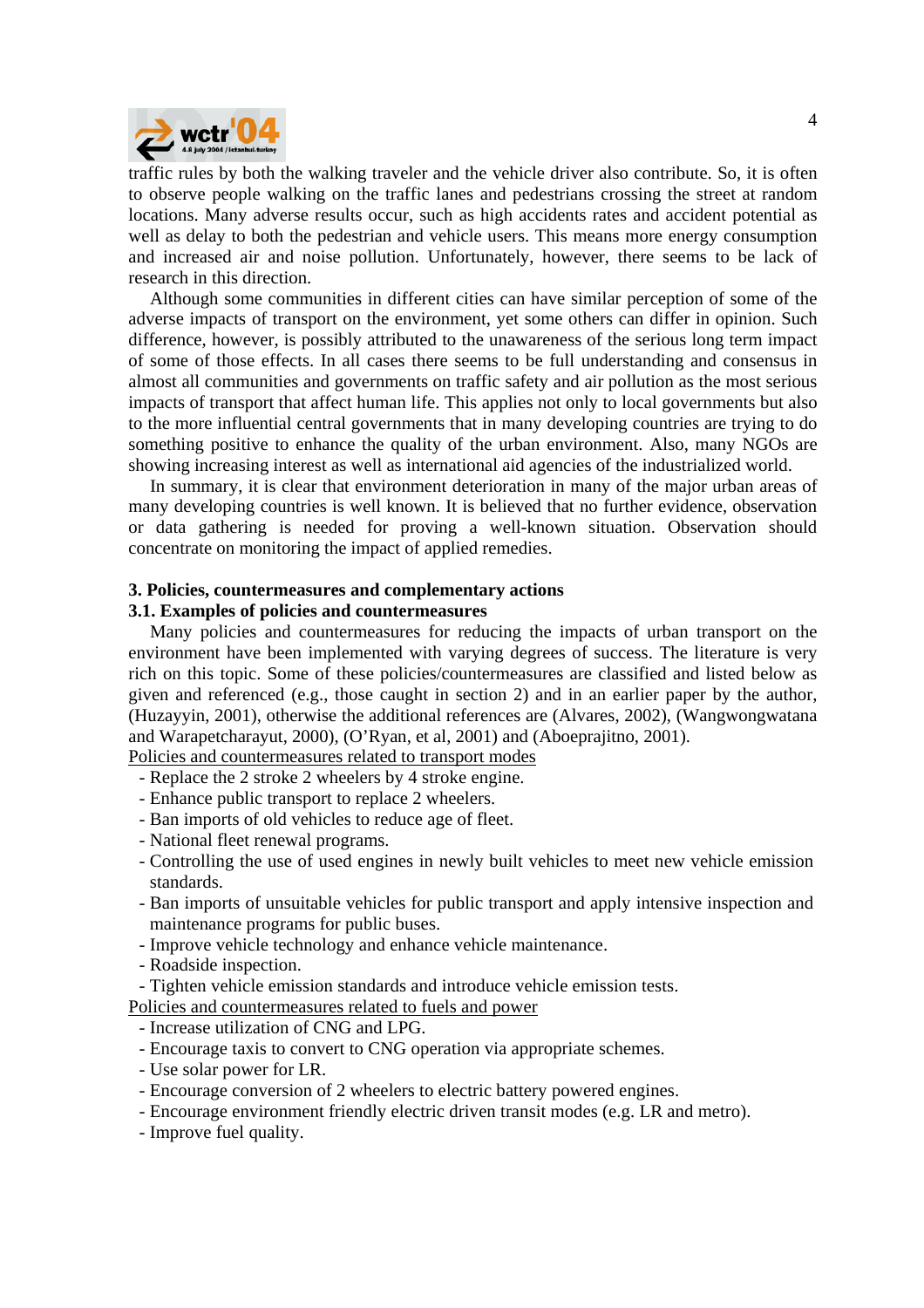

- Tax penalties and incentives to promote cleaner vehicles and fuels.

Policies and countermeasures related to traffic management and control

- Increase average operating speed on the street network via traffic management.
- Expand and improve public transport, including bus lanes and improved bus terminals and transfer facilities.
- Introduce efficient traffic management including new communication technology.
- Improve parking supply management.
- Strict enforcement on traffic regulation and control of 2 wheelers.
- Ban heavy vehicles from entering CBD and improve cargo terminals.

Policies and countermeasures to encourage walk

- Take necessary measures to encourage walk such as: widening sidewalks, ban sidewalk occupancy, safe street crossings, etc.
- Demonstrate walking benefits through appropriate campaigns.
- Improve cycling facilities.

Policies and countermeasures related to demand management

- Flexible working hours.
- Introduction of appropriate traffic demand management measures.
- Impose charge on polluting vehicles.
- Charge low occupancy vehicles entering CBD to encourage shift to buses.
- Encourage increasing car occupancy.
- Restrain use of taxis, including higher taxi license fees.
- Restrain use of cars, through for example, promoting the use of public transport, introduction of road user fees and higher parking fees.

Policies and countermeasures related to sustainability

- Integration of environmental, economic and equity impact assessment in decision making.
- Integrated initiatives for heavily polluted areas.
- Encourage sustainable self-enforcing transport.
- "Polluters must pay" policies. This should lead to justice and equity among road users and people living along congested corridors.

## **3.2. Examples of complementary actions to support policies**

- Establish database, action plans, regulations and mobilization of public support.
- Enhance environmental evaluation techniques to demonstrate benefits of environment friendly modes in a quantifiable objective manner.
- Complement the "polluter must pay" policy by an effort to understand how and why people pollute.
- Campaigns to increase awareness.
- Training of technicians working in vehicle repair garages.
- Development of programs for self-monitoring, training, orientation and awareness of fleet owners.
- Introduction of efficient regulatory directives.
- Public/private partnership to support successful implementation of policies.

## **3.3. A brief on the degrees of success of policies and countermeasures**

Success of application of policies and countermeasures to reduce the adverse effects of transport on the environment is varying according to the city under consideration and the type of policy or measure in question. A brief discussion is given below on example cases of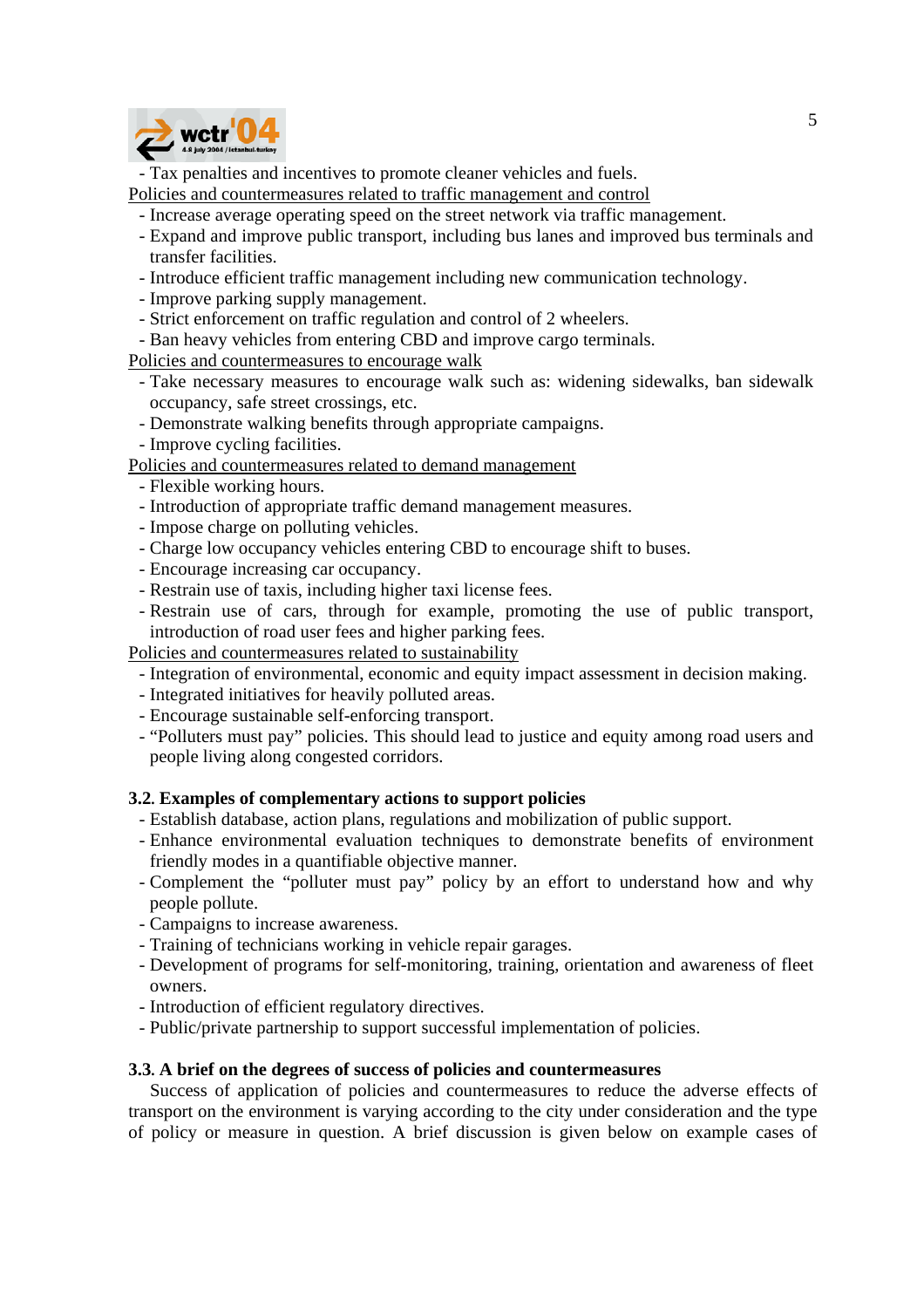

success that are still constrained by other forces. For instance, because of the economic crisis in Indonesia, not all the vehicles in Jakarta undergo the compulsory emission test. The institution responsible for vehicle emission testing needs several actions such as strengthening the capabilities and facilities for roadworthiness and implementing and enforcing the law, (Aboeprajitno, 2001). Furthermore, introduction of natural gas by converting certain vehicles like taxis and buses into CNG has been happening with continuous success, particularly for taxis in Jakarta and Cairo; both countries enjoying a wealth of natural gas. For instance, in GC the number of converted taxis to CNG operation has increased from only 200 to 27000 between 1996 and 2001 and the number of CNG fueling stations increased from 37 in 1999 to 47 in 2001. A very effective policy and financing scheme and strong government commitment have contributed to this sustainable achievement (Huzayyin and Omar, 2000). Irrespective of this remarkable success, the constraint is always the high initial cost of the gas network construction and expansion.

The quality of automotive fuels, which directly affects emissions, has shown great success in Brazil as one of the first countries to use a gasoline additive that is lead-free nationwide. The State of Sao Paulo made considerable progress in the field of controlling automobile pollutants with the consolidation of PROCONVE, The National Automotive Vehicular Air Pollution Control Programme, which is applied since the early 1990s. Fleet emissions were effectively controlled for all production of the new heavy duty vehicles in 2002, and limits were set for the controlled pollutants. However, due to a natural delay in implementing national regulations on environmental certification for this category of vehicles, only less than 20% of this fleet (post-1996) meets limits similar to EURO I and EURO II. An upgrade of the PROCONVE is already planned, aiming to bring it into line with limits set in Europe, the U.S. and Japan. More details are given in reference (Alvares, 2002).

In Santiago de Chile, the Regional Environmental Commission (CONAMA RM) launched the Greater Santiago Air Pollution Prevention and Decontamination Plan back in 1998 with a goal to meet air quality standards by 2011. Under this "umbrella" plan, 54 specific measures were developed at an overall cost of US\$1 billion. The planning process involved many government agencies and more than 300 NGOs, business and academia. An implementation schedule was designed for each measure, and compliance and enforcement responsibilities were assigned. After two years, only half of the measures that should have started in the planned period have advanced according to the schedule. It is stressed (O'Ryan et al, 2001) that advances in reducing air pollution depend strongly on the relationship between CONAMA and the government agencies that oversee transportation activities, as well as support from businesses and voters. Improved air quality, and reduced traffic congestion and greenhouse gases, will often require behavioural adaptation, impose some extra costs, and adversely affect some interests. Considerable political and educational effort is necessary to accomplish change (O'Ryan et al, 2001).

#### **4. Forces constraining cities**

In the following paragraphs constraints and barriers of: implementation, success and/or sustainability of the above mentioned policies and countermeasures (Huzayyin, 2001) are briefly discussed. This is not an attempt to give an exhaustive list of constraints, the discussion rather points out how some of the constraints and barriers can be grouped under eight main headings. It should be noted however, that not all constraints exist in one city at the same time, but rather many are prevailing. First, lack of political will among some of the concerned decision making bodies prevents right decisions from being taken at the right time. It is not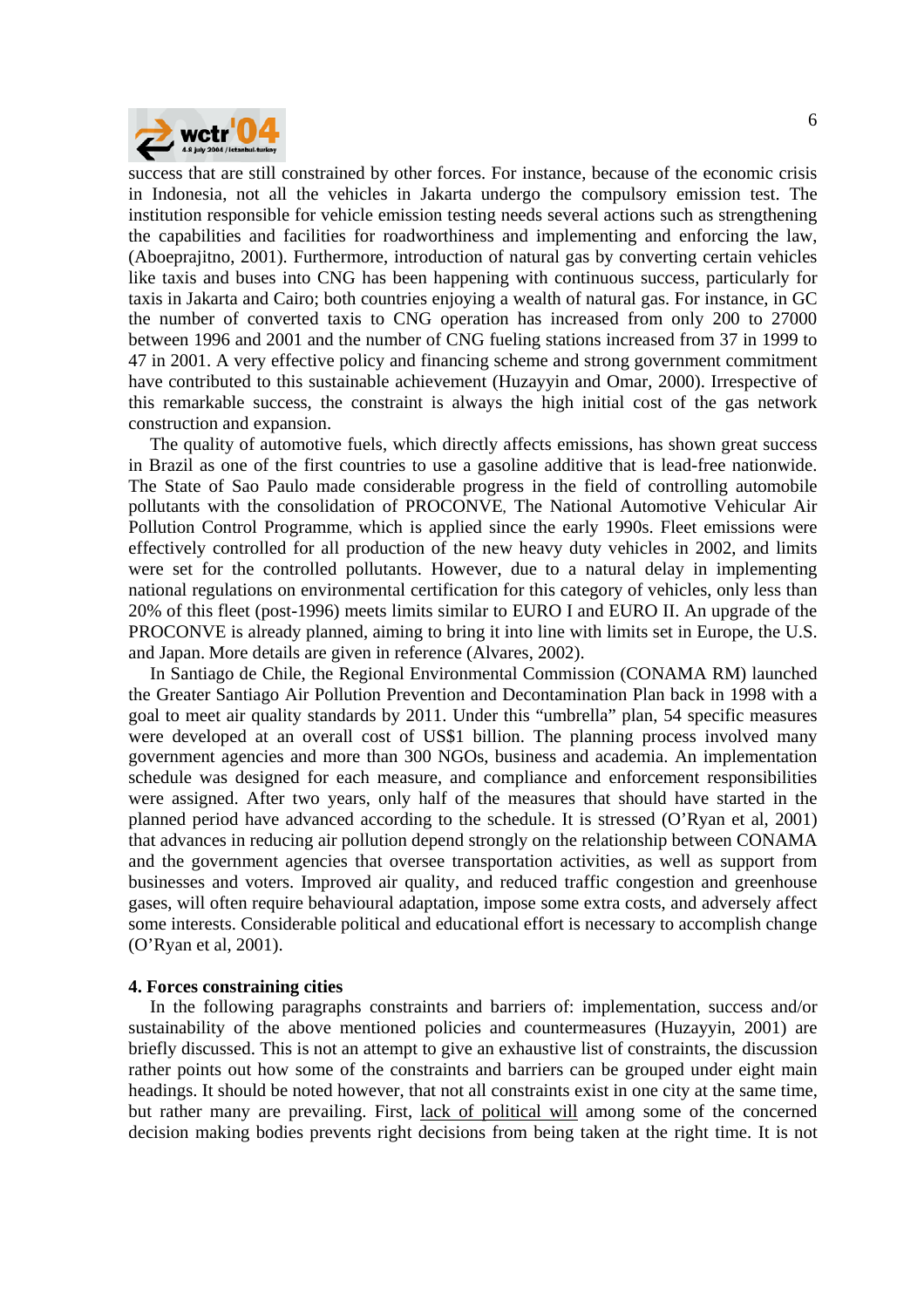

enough to be aware of the problem and to indicate the desire of an improved environment, but "will" and "determination" should be expressed clearly. This can then be translated into actions at the top level including mobilization of resources, making budget available and removing implementation obstacles, etc., and without "will" those actions would not be in force.

Second, another barrier which impedes sustainability of policies and countermeasures is the difficulty to shift interests to the future, as authorities and residents are usually "immediateterm-solution-minded". People and authorities want to see immediate improvement (not only environmental) regardless of what can later happen in the future. Of course it can be argued quite logically that the same prevails for authorities and residents of the developed world cities, yet in those cities authorities are under continuous pressure to practically adapt to emerging ideas and concepts (sustainability, for example) in more practical ways.

Third, lack of locally generated "dedicated" fund to be assigned for environment improvement programmes and enforcement of regulations and standards is another barrier for implementation. Often when international aid is made available to provide fund and technical assistance for the environment, there would be a problem of "un-sustainability". Simply, and usually, when the foreign aid terminates, the local authorities find it difficult to continue alone in running the improvement schemes. Coupled with the lack of "political will", this constraint hinders continuity of the adopted policies and countermeasures. As environmental impacts of transport are continuous for as long as transport modes are moving and transport projects are built, discontinuing the progress of improving the urban environment is very damaging. Institutional deficiency is a fourth constraint that is imposed on city authorities in many developing countries. In some cities there is no special agency for environmental affairs and so its duties are done by the central government and/or by local government, sometimes employing non-specialized, staff. In cases where environmental agencies exist, sometimes they are not well staffed and equipped to carry out their professional duties up to the acceptable standards. So, big effort is needed either to introduce new institutional structure within the city technical section or to bring about institutional development in the already existing environmental agencies. This is to be coupled with human resource capacity building schemes so as to increase competence of the environmental inspection and monitoring staff. In addition, it can be understood (Badami, 2000) that there is cross sectional interference at the institutional level between different bodies involved. It is also hinted indirectly that overlap exists between the regional and national levels dealing with environmental matters that can add to the complexity of the issue at the local government level.

Another obstacle is the huge number of players involved as listed in section 6.1. This makes it extremely difficult to coordinate activities, to avoid overlapping work and harmonize environmental improvement programmes that minimize the relevant adverse effects of urban transport. A sixth barrier is the lack of information that limits the capability of city authorities to convince legislative councils to approve funding of environmental improvement policies and measures. This needs technical capability, human recourses and cost for collection and continuous updating and processing. Furthermore, data sources are not always in hand and many external bodies may be involved. Finally, in some cities behavioural manners of drivers coupled with difficulties of enforcement may impose a serious constraint on achieving acceptable levels of air and noise pollution and thus delays implementation of air quality improvements. Furthermore, in some cases the behaviour of some stake holders when improvement policies conflict with their own interests is a direct cause of delaying decisions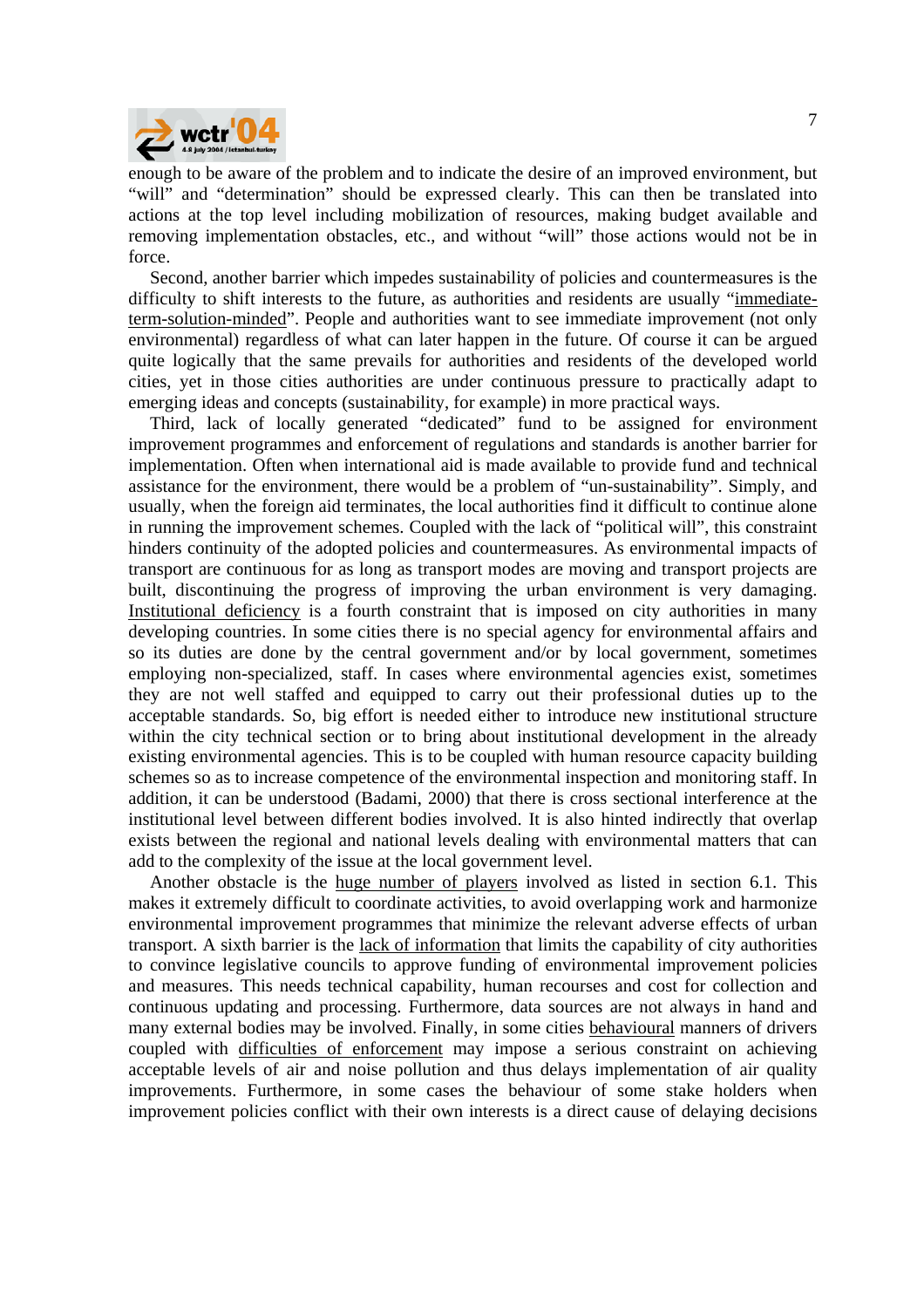

and budget approvals. So, it is not only the behaviour of drivers that matters but also institutional behaviour can be unacceptable in some situations.

#### **5. Applicability and sustainability of policies and measures**

In spite of the awareness and serious effort of governments and the international and bilateral initiatives and projects (see Huzayyin, 2001 for elaborate discussion), the above mentioned constraints impede important elements of success of the implemented policies and measures and do not bring about the expected results, which match the cost of implementation.

Bearing in mind the above mentioned examples on the policies and countermeasures (section 3.1) and the discussion on the degrees of their success (section 3.3) as well as the constraints and barriers (section 4), one can easily detect that it is not easy to implement the devised measures and policies as it is for naming them! The same is for continuing to implement the policies and/or the measures that have been implemented. For instance, it is easy to say "replace the 2 stroke 2 wheelers by 4 stroke engine", but is it easy to implement this policy? Would users of the former mode agree to convert? If they agree, what would be the cost? And who would pay for it? If the policy is to "encourage walk" and the measures to promote this policy include (a) widening sidewalks and (b) banning sidewalk occupancy by street venders and parking, it is interesting to note the following. If many of the streets in the considered city are narrow and do not facilitate widening, then the former measure is applicable but non-implement-able. Whereas, if the city authority is serious and includes the right staff for enforcement, then the latter measure is applicable and implement-able. Another example is if we adopt a measure that is calling for the "use of solar power for LR", would it be easy to technically do so? Is it easy to convert existing electrically powered LR systems to solar? What would be the cost involved? Would the city be prepared to find financing? An additional example is if a policy is calling for "encouraging bus operators to convert to CNG operation" depending on foreign aid for financing, that otherwise neither the city nor the operators could afford to finance, then sustainability of such policy would be questioned. Although success is foreseeable and of course a number of buses would actually be converted, yet after termination of foreign support it is doubtful that the city and/or the operators would continue to be capable of converting buses. Several other examples can be set out to affirm the above points of view.

So, we must distinguish between "applicability", "implement-ability", "success" and "sustainability" of the adopted policies and measures to mitigate the adverse effects of transport on the environment by trying to answer a set of related questions (Huzayyin, 2003). To what extent are the formulated policies and the adopted measures *applicable*? If some of the policies are inapplicable, what are the reasons behind this loosing situation? And how can we make the "inapplicable" applicable? Is it only by overcoming the obstacles (reasons) behind inapplicability? Are all the applicable policies and countermeasures *implement-able*? And if not, why and how can we make the "applicable" implement-able? Furthermore, why are some of the implement-able (already implemented) policies *successful*, while others are not? Also, are all the successfully implemented policies and countermeasures *sustainable*? And how can the "successful" unsustainable ones be made sustainable? It is far more important to try to answer these questions, in view of the prevailing constraints, than to formulate many policies and countermeasures or to continue talking about the deteriorated situation. We need to be more positive and more practical and to move via appropriate research from one step to the other as in Figure 1.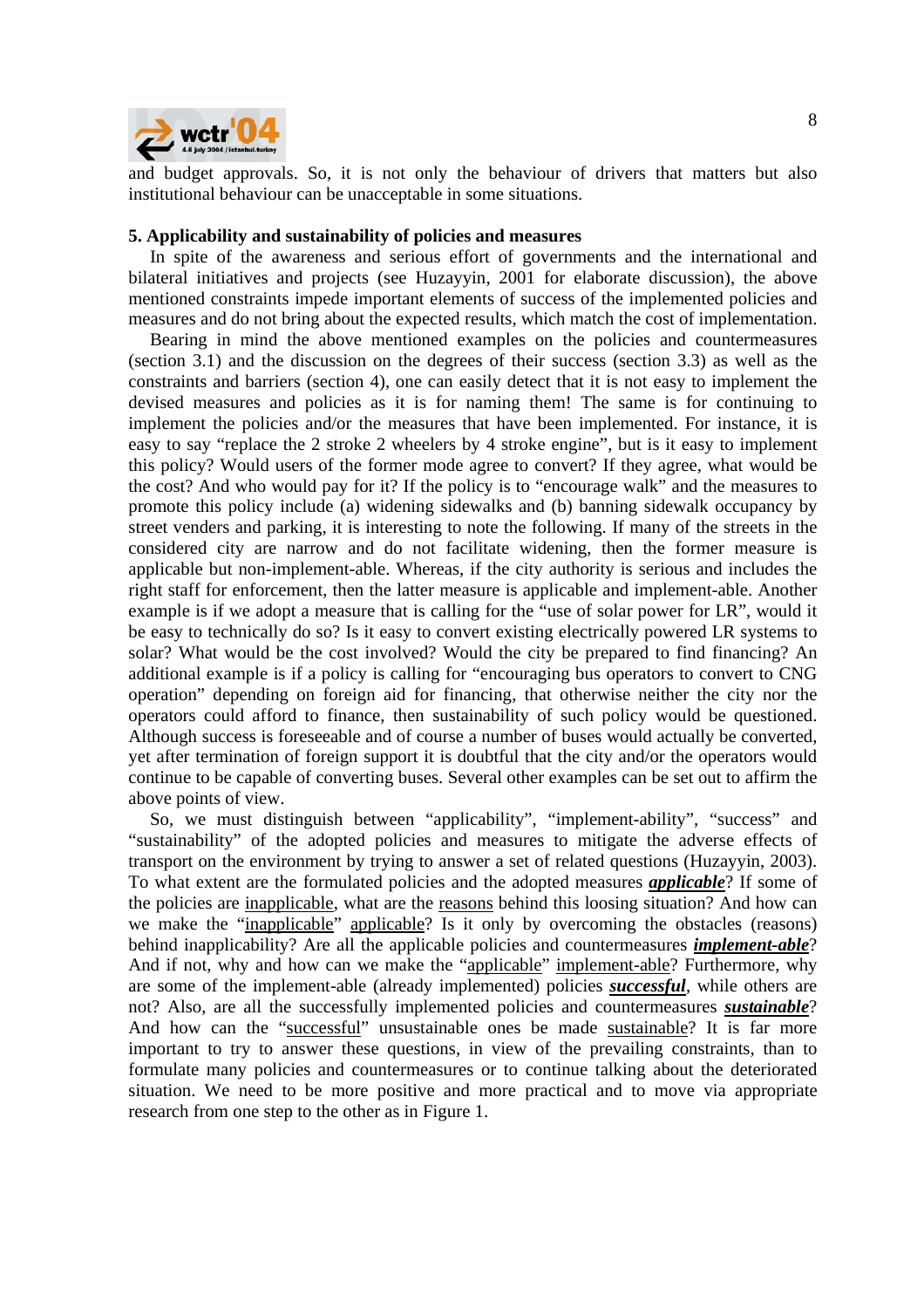

Figure 1: The philosophy of moving from a stage to another in search for applicable, implement-able, successful and sustainable polices and countermeasures of mitigation of transport impact on the environment.

An interesting example can be found in reference (World Bank, 2000), which sets out air quality measures (policies) based on realistic considerations to make them applicable. Examples of the given measures are: modal shift to more efficient and less polluting modes, non-motorized transport and fuel cell or battery-operated 2 and 3 wheelers and public transport vehicles. Examples of the given considerations as prerequisites for successful implementation of the above measures are: extent of the development of R&D in the country, extent to which the primary market exists, cost of current technology and multiple domestic benefits from the technology (e.g. safety, air quality, reducing congestion, etc.). The reference gives more details and discussions of relevance.

More research effort is needed to reveal the write answers to the above questions and to investigate similarities and dissimilarities between cities and situations. This is in addition to grouping the reasons of success and failures under, for example, technical/technological, financial, institutional and behavioral reasons. This leads to thorough understanding of the realities of the local context and to arriving at the important considerations that should be borne in mind before getting involved into formulating policies that stay on paper.

#### **6. Actors and variables**

#### **6.1. Examples of the involved actors**

Many actors are involved in the formulation of policies, design of countermeasures, setting out environmental standards, monitoring and follow up of environmental quality and of the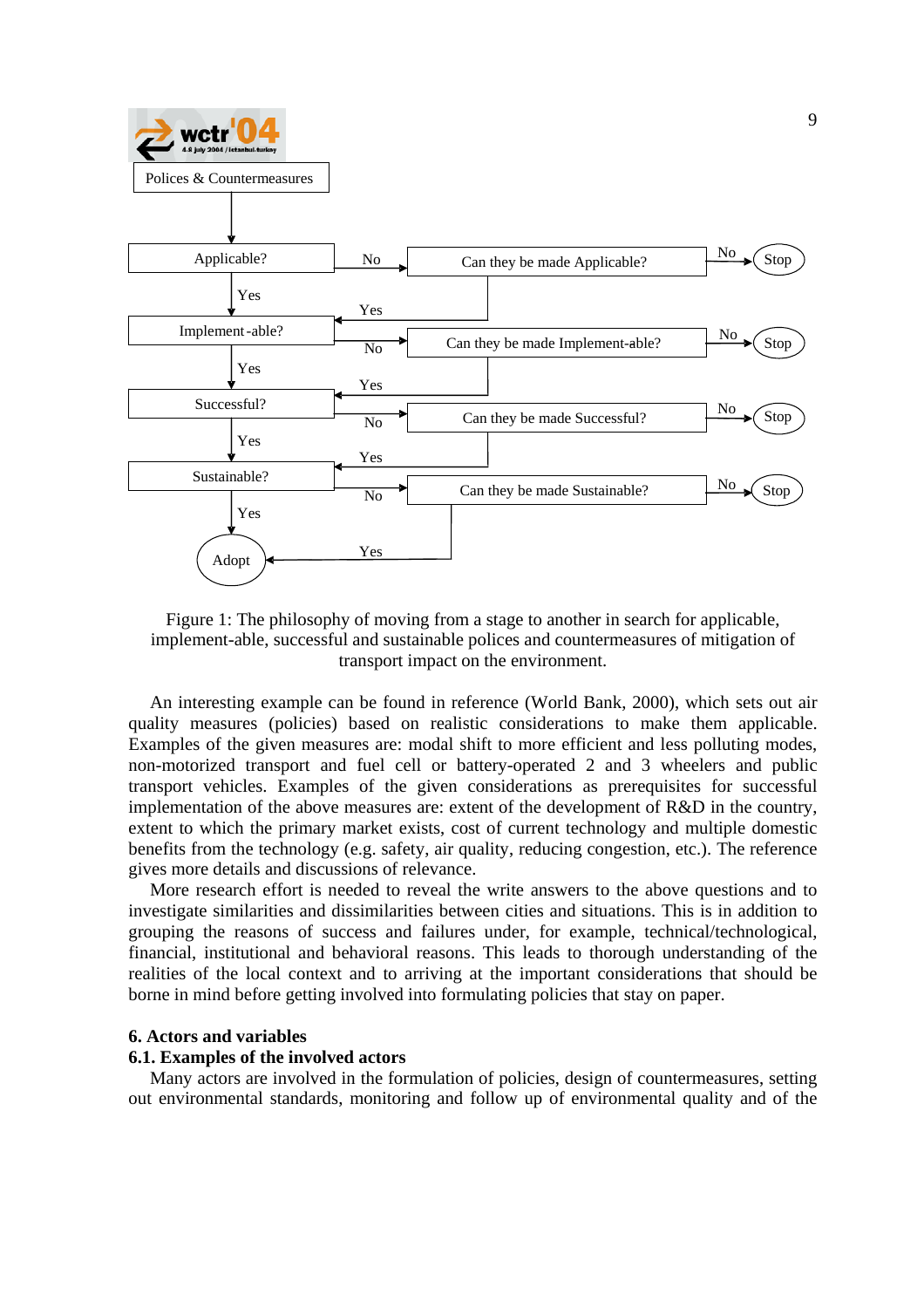

applied mitigation policies and countermeasures. These add up to the complexity and the constraints that delay or prevent successful implementation of the policies and/or measures.

The involved actors can be classified under seven groups as listed below with examples of the actors given under each group (Huzayyin, 2001).

Group I: Central government

- Ministries, or Departments, of: transport, the environment, industry, power and energy, public works, health, petroleum.
- Legislative elected councils: parliament, people assembly, etc.

Group II: Local government

- City Governor.
- City Council.
- City Engineer (technical office).
- Transport and traffic section of the City Engineer.
- Other City Engineer Sections (e.g., physical planning, architect, housing, vegetation, cleaning, electricity, water & sewer, etc.).
- Elected Council of the city.
- City Traffic Police Department, etc.

Group III: Operation side

- Bus companies.
- Light Rail operators.
- Metro (underground) operators.
- Rapid commuter rail operators.
- Car parks operator.
- Transit terminals operators, etc.

Group IV: Industry side

- Vehicle manufacturers.
- Vehicle maintenance workshops.
- Vehicle spare parts suppliers.
- Companies of converting vehicle engines to CNG operation.

- Companies of manufacturing electric power driven vehicles (particularly 2 wheelers), etc. Group V: Non-government side

- NGOs (e.g. environment societies, women guilds, public health societies).
- Shared taxi (paratransit) drivers union.
- Taxi cabs drivers union.
- General Syndicate of Transport Workers, etc.

Group VI: Education, training and research institutions

- Schools.

- Universities.
- Research institutions.
- Training institutions.
- Driving Schools, etc.

Group VII: Aid agencies

- National aid agencies.
- National development banks.
- International aid agencies from different industrial world countries.
- International Banks, etc.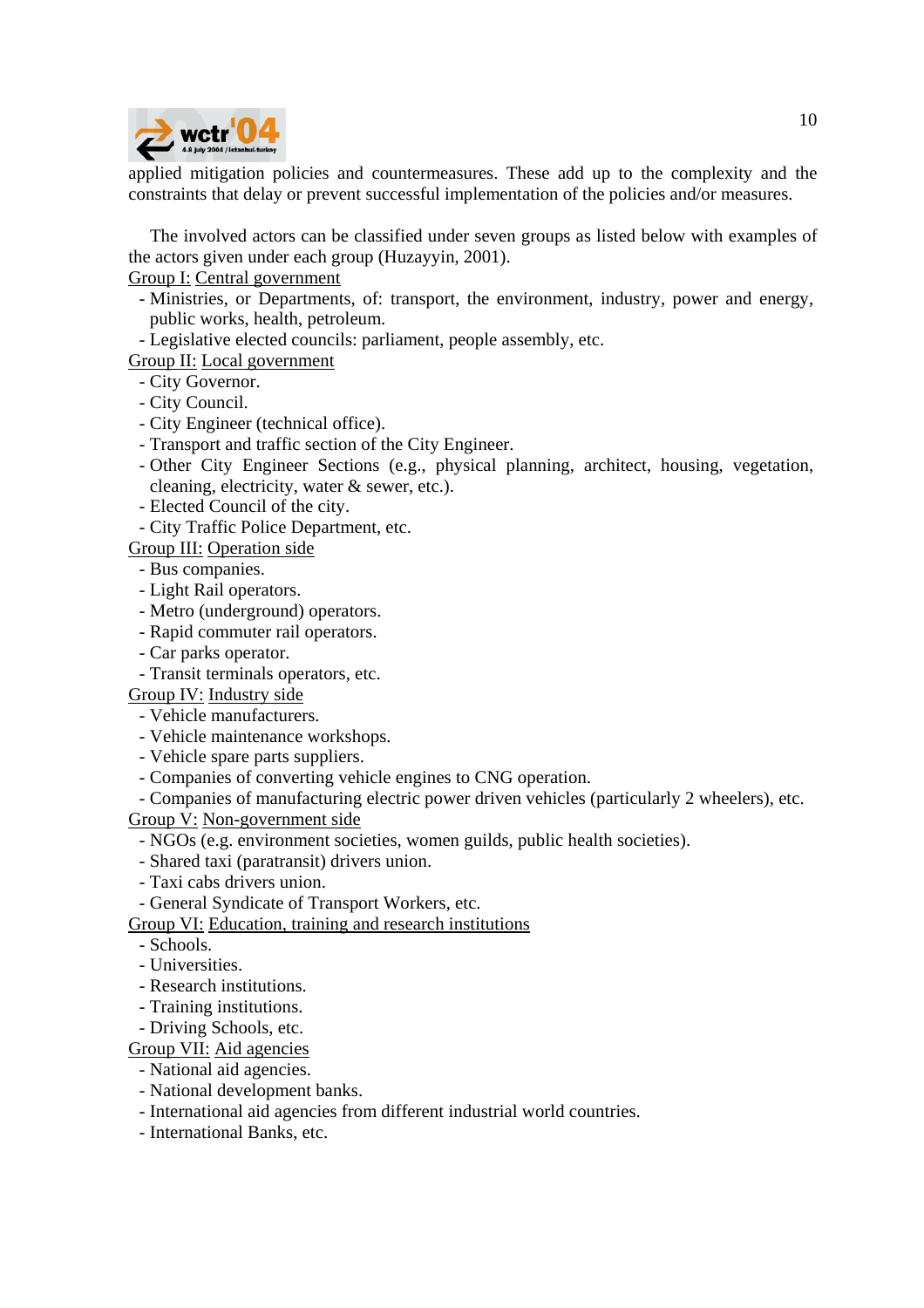

## **6.2. Examples of the involved variables**

Many variables are involved in causing the adverse impacts of urban transport on the environment. As explained later, the existence of so many variables add to the complexity of arriving at successful solutions. Examples of those variables are listed below classified under five groups (Huzayyin, 2001).

Group I: Mode related

- Types of mode operating in the city: cars, buses, 2 and 3 wheelers, electric rail (LR, metro, rapid transit), shared taxi (paratransit), river bus, ferries, etc.
- Vehicle characteristics: age, size, maintenance and engine type (2- stroke, 4-stroke, diesel, etc.).
- Type of fuel: gasoline (leaded / unleaded), diesel, natural gas (compressed / liquid), and electric (main, or battery), etc.

Group II: Traveler style and behaviour

- Driving Style (mode): acceleration, deceleration, cruise and idle.
- Driver behaviour: speed, stop / start, changing lanes, use of horn, sudden break for no reason, raising the volume of audio sets, understanding of traffic rules, degree of obeying traffic rules, etc.
- Pedestrian behaviour: walk speed, walk style, crossing behaviour, degree of obeying traffic rules, etc.

Group III: Transport infrastructure

- Network: design, characteristics (e.g. intersections, links and lengths), etc.
- Terminals: parking lots and garages designs, bus terminals designs, etc.
- Street features: no. of lanes, lane widths, horizontal curves, vertical curves, gradients, surface condition, sidewalks widths, sidewalks surface conditions, etc.
- Bridges, flyovers and elevated roads: location, entrances and exits designs, surface conditions, etc.

Group IV: Traffic characteristics, management and regulations

- Traffic characteristics: speed, delay, headway, queue length, composition, etc.
- Traffic management: signals, signs, intersections design, one-way systems, pedestrian facilities, etc.
- Traffic regulations: on vehicle mechanical check, on traffic flow rules, on vehicle licensing (e.g. age, make and type of fuel), etc.
- Traffic designs: for parking places, intersections, bus stops and bus terminals, etc.

Group V: Nature conditions

- Meteorological: temperature, wind direction, wind speed, humidity, rain, fog, snow, sand storms, etc.
- Topographical: gradient (up/down), hills, valleys, etc.
- Rivers and canals: water stream speed, aquatic life, water used for irrigation, etc.

The above variables are involved in many impacts of transport on the urban environment. Some have their effects on air pollution while others affect noise, water pollution, visual intrusion and city image. Also, some of the factors lead to increased pedestrian/vehicle conflict. And also one variable may have more than one impact (e.g. traffic delay affects air pollution and city image). However, it is out of the scope of the current paper to reclassify the above variables according to the type of impact they cause or to undertake related comprehensive analysis of them. The variables are listed to demonstrate the complexity of the problem.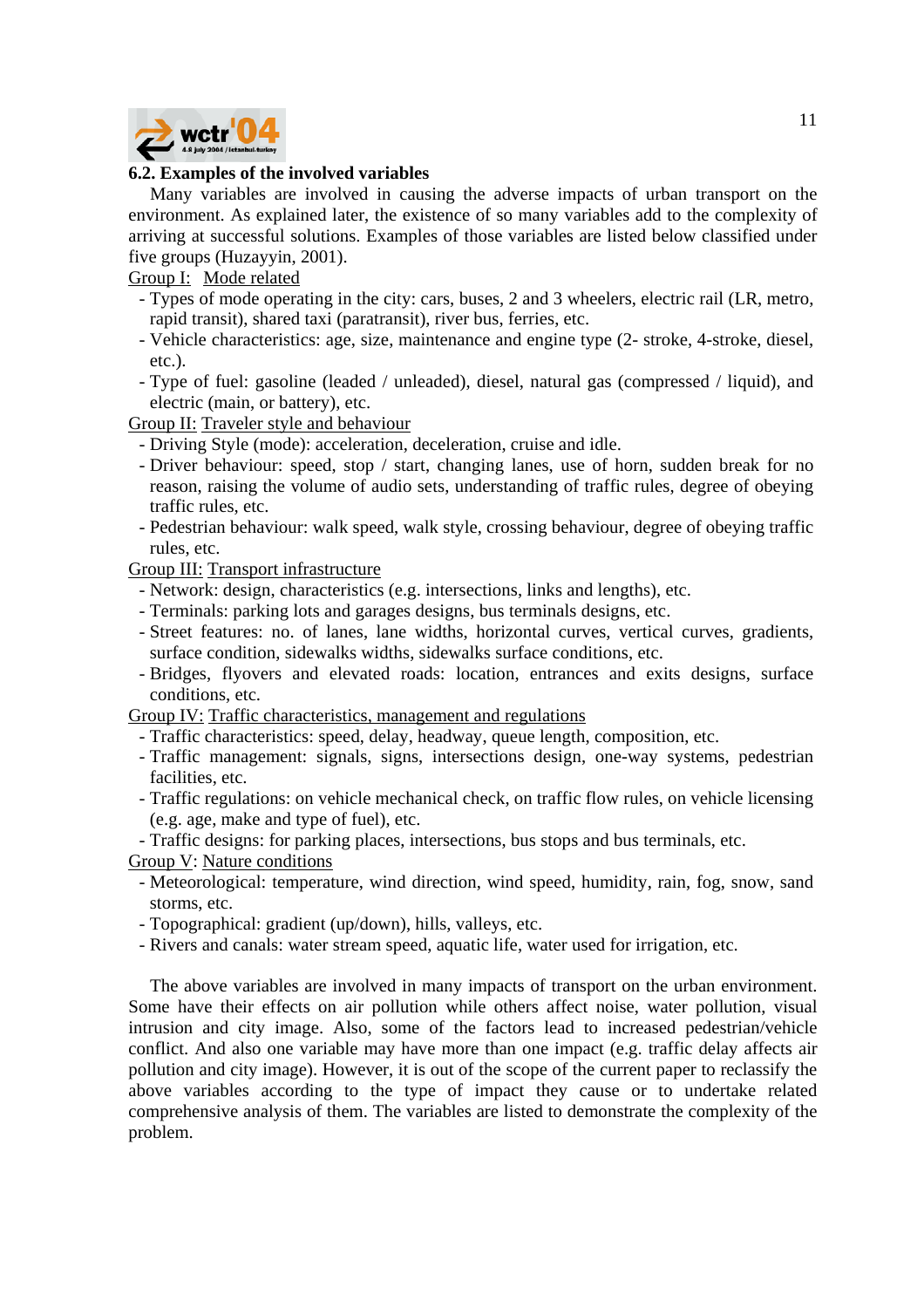

#### **7. The "4-D" problem "PAVE" and the complexity of analysis**

In section 3 examples of many **P***olicies* (and countermeasures) for mitigation of the adverse effects of transport on the urban environment that are suggested and/or applied in cities of the developing world are grouped. In section 6.1 examples of the many **A***ctors* involved in devising the above policies and measures, responsible of reducing the impacts of transport on the environment, setting out environmental standards, monitoring of environmental impacts, running/operating the transport modes and systems that can pollute the environment, etc. are grouped. In section 6.2 examples of the **V***ariables* causing the adverse impacts of urban transport on the environment are grouped. Whereas in section 2 some of the many observations of the **E***ffects* of transport on the environment in may African, Asian and Latin American developing countries are presented. The main effects of transport on the urban environment can be classified in 8 Groups (air pollution, noise, visual intrusion, pedestrian vehicle conflicts, traffic safety, stress and frustration of road users, water pollution in cities operating river ferries and vibration). Some of these groups have more than one component related to it such as, for example, air pollution having 7 major components that threaten human health (lead, COX, NOX, SOX, SPM, airborne toxics, ozone and smoke) and even some of those components include more than one element (e.g., COX has  $CO<sub>1</sub>$  or  $CO<sub>2</sub>$ ) and the same for NOX, SOX and SPM. It is clear, therefore, that we are facing a four tier situation or in other words a 4-Dimensional or "**4-D Problem**" that we shall denote hereinafter as "**PAVE**"**-Problem**. The "**PAVE**" **Problem** refers to the problem of having to deal with **P**olicies needed to be applied by **A**ctors to control the involved **V**ariables in order to finally reduce (or control) the **E**ffects of transport on the environment (Huzayyin, 2003).

Starting by the policies (and countermeasures) it is clear from the examples given in section 3.1 that at least we are dealing with 6 groups of policies which are subdivided into 37 examples of polices and/or countermeasures. From the examples of actors given in section 6.1 the concerned actors are classified into 7 groups which are further subdivided into 33 subgroups of actors. Section 6.2 gives examples of 5 groups of variables with 17 subgroups of different variables that are involved in causing the environmental impacts of urban transport. The previous paragraph indicates that the effects of transport on the environment are classified into at least 8 groups which certainly have more than 19 components that threaten human life and the natural environment.

Table (1) gives the numbers of the above mentioned groups and sub-groups of policies, actors, variables and effects involved in the "**PAVE**" problem. The last column of the table gives also the minimum number of the elements of the said sub-groups based on the example listing of policies, actors, variables and effects given earlier in Sections 3, 6.1, 6.2 and 7, respectively. Based on this table and the discussion given above, it is clear that the number of related elements is numerous. Consequently, trying to construct the 4- dimensional interaction between the "**PAVE**" elements is extremely complex. This is true irrespective of the fact that not all elements are exhaustively interacting with each other. Complexity is further magnified when realizing the following points.

Many of the individual variables can have more than one effect. For example, any of the vehicle characteristics (age, size, engine type or maintenance) can lead to air, noise and pedestrian/vehicle conflict. Driver behaviour may also lead to noise, stress and frustration of other road users, threatens traffic safety in addition to adverse effect on city image.

Many of the individual policies/countermeasures can have more than one impact on reducing/controlling some of the effects. For example, a policy to enforce using pedestrian crossing facilities certainly reduces pedestrian/vehicle conflict, which in turn reduces air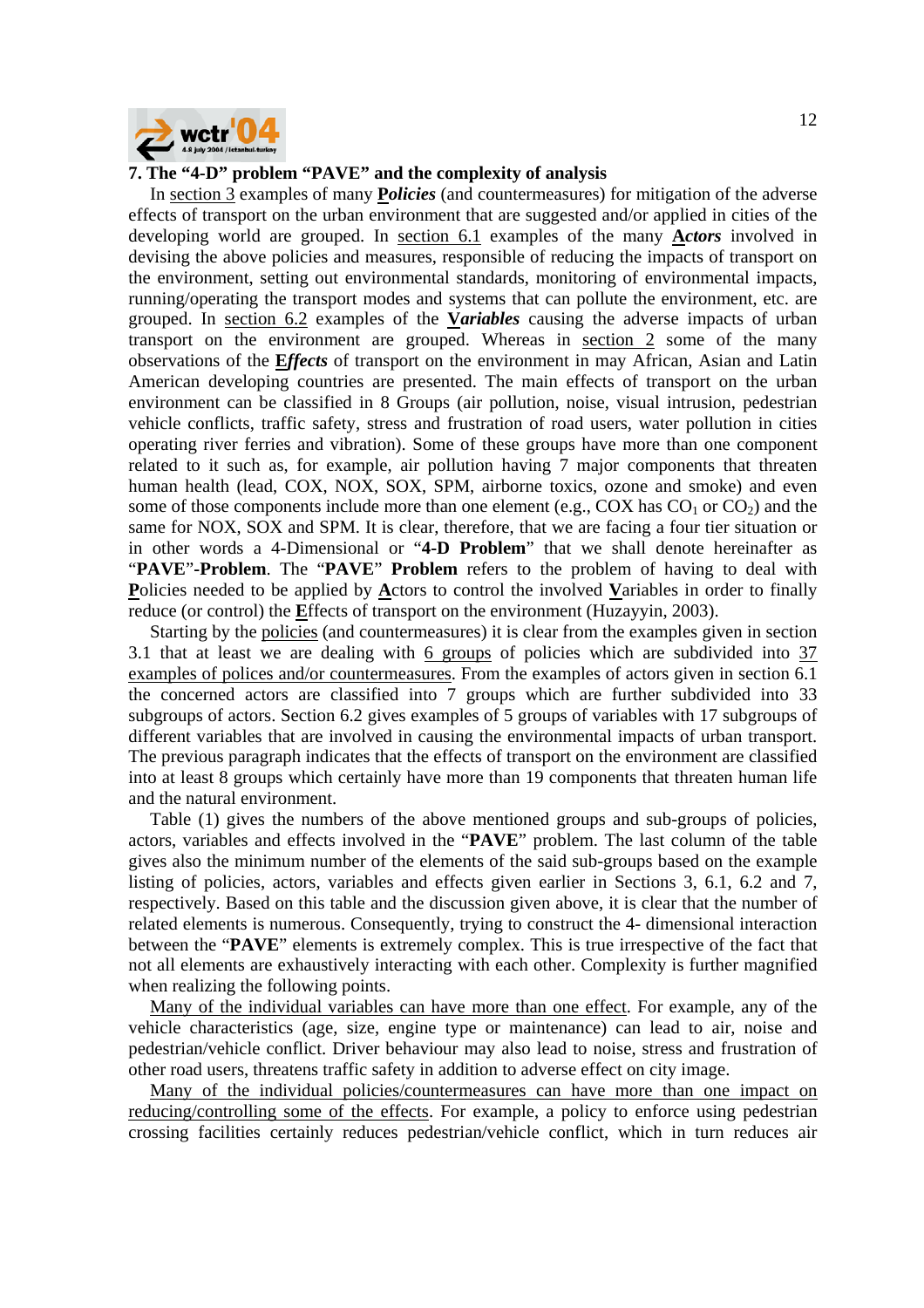

pollution as a result of reducing traffic delays and also reduces stress and frustration of the road user and improves traffic safety. Another example is a policy to encourage increased car occupancy, which reduces air pollution, noise and improves city image.

Many of the individual effects can be controlled by more than one policy/countermeasure. For example, "air pollution" can be controlled by many policies some of which are related to transport modes (e.g., replacing the 2-stroke M2W by 4-stroke engine, banning imports of old vehicles, improving vehicle technology and enhancing vehicle maintenance and roadside inspection, etc.). Others are related to fuels and power such as alternative fuel vehicles, encouraging environment friendly electric transit modes, improving the fuel quality, etc.

Many of the individual actors can have more than one role to play. For example, the city authority can be responsible of the formulation of policies, design of countermeasures, monitoring the effects and enforcing related regulations. Training institutions play different roles in creation of awareness, improving driver behaviour, capacity building of policy makers for developing policies and countermeasures, and raising the capability of environmental inspectors, etc.

|                  |                      | No. of<br><b>Example</b><br>Groups | No. of<br><b>Example</b><br><b>Subgroups/Components</b> | Min. No. of<br><b>Possible</b><br><b>Elements</b> |
|------------------|----------------------|------------------------------------|---------------------------------------------------------|---------------------------------------------------|
| Policies         | (See section 3)      | 6                                  | 37                                                      | $\gg$ 50 policies &<br>countermeasures            |
| Actors           | (See section $6.1$ ) |                                    | 33                                                      | $\gg$ 100 actors                                  |
| <b>Variables</b> | (See section $6.2$ ) | 5                                  | 17                                                      | $> 100$ variables                                 |
| <b>Effects</b>   | (See section 7)      | 8                                  | 19                                                      | $\gg$ 30 effects                                  |

Table 1: Examples of the main groups and subgroups/components of the 4-Dimensional ("**PAVE**") Problem involved in the environmental impacts of urban transport.

Consequently, this is clearly not a "one-to-one" type of problem and, hence, adds another component to the complexity of reaching applicable policies/countermeasures that are implement-able, successful and sustainable. Previous research effort provides mathematical modelling of the effects of transport on the environment (e.g. Miamoto and Sathyaprasad, 1995) stemming from the fact that land use generates trips that can be modelled and trips generate traffic delay which also can be modelled and traffic delay consumes fuel of the used modes which in turn generates exhausts causing air pollution that can also be modelled. However, the level of accuracy of calibration and application of this type of modelling in cities of the developing countries is not as high as it can be for those in the developed world. The level of accuracy of input data is not always guaranteed, calibration conditions are mixed and the conditions for application and model use for prediction of effects do not guarantee stability and, hence, accuracy of models shall remain in doubt for many cities.

#### **8. The need for simplification without loosing practicality of policy formulation**

Based on the above discussion, it is clear that we need to simplify the analysis and to take care of arriving at a practical way for the formulation of applicable pragmatic policies/countermeasures that can be implement-able, successful and sustainable. However,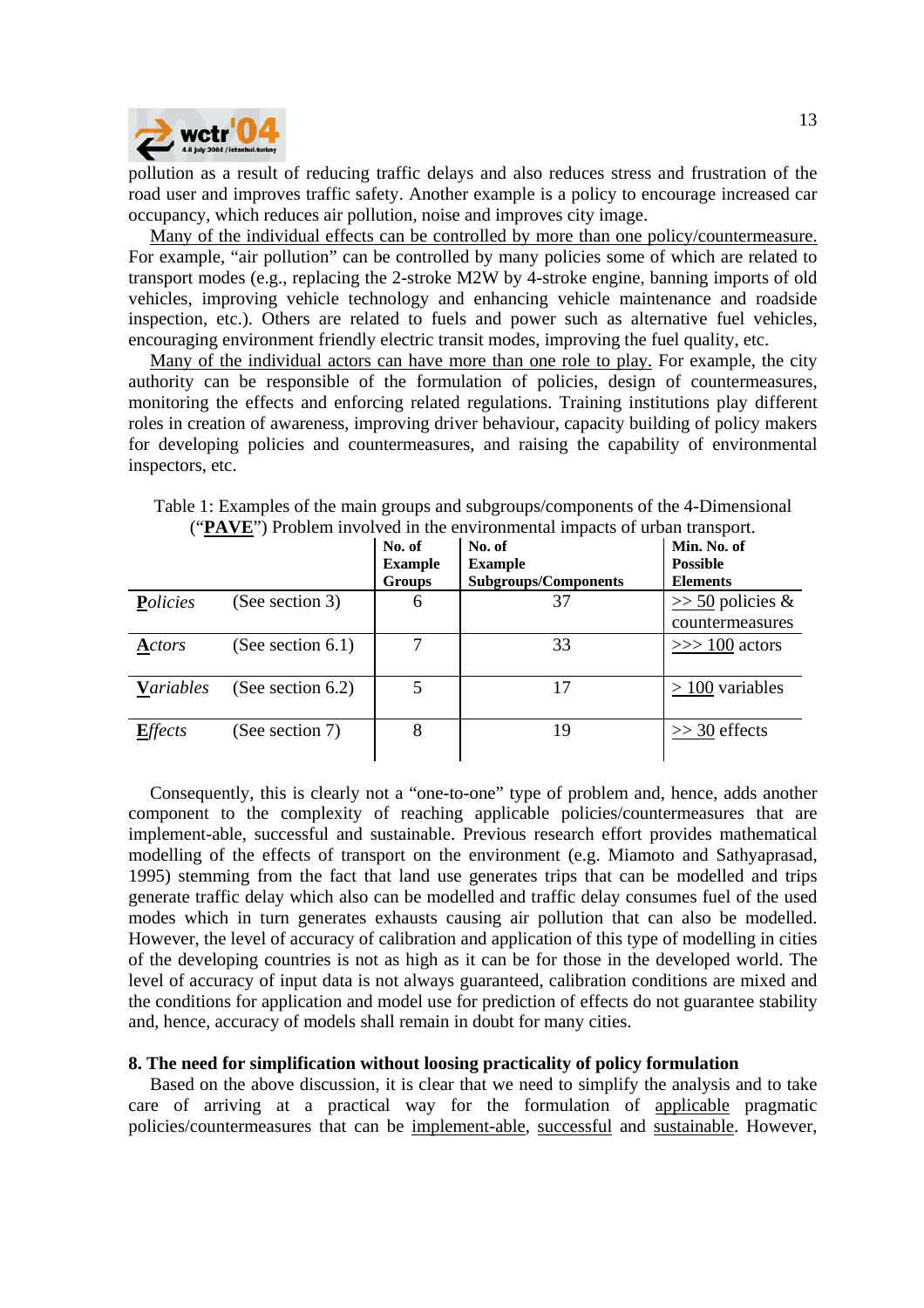

while it is important to find out how to handle the faced complexity, it is equally essential to investigate practical ways to overcome the barriers and constraints mentioned earlier in section 4. The challenge is to achieve balance between "*immediate vision*" and "*future needs*", between "*simplifying the analysis*" and "*comprehensiveness*" and between the ambition of setting out "*ideal objectives* and *policies*" and the importance of being "*pragmatic*" in view of the prevailing city constrains.

### **8.1. Concepts of a simplified approach**

Realizing the extreme difficulty to arrive at reasonably accurate results through sophisticated mathematical modelling approach of the complex 4-D "PAVE" Problem mentioned earlier, it is important to go for simplification without loosing practicality of policies. The suggested simplified approach is shown in Figure 2. Obviously community values and environmental goals should serve as a basic background input. Then we start by identifying the domains, locations and/or corridors that need intervention depending on recent or newly collected observations of the effects of transport on the environment. Then, objectives that are possible to achieve are to be defined. This is more pragmatic than defining objectives calling for ideal environmental standards that cannot be practically achieved. Next we need to reduce the list of variables to be handled by elimination of the variables that are irrelevant to the location/corridor under consideration and to the defined objectives out of the comprehensive list as in section 6.2. A preliminary proposal of policies and countermeasures is to be set out (after reviewing previous ones, e.g. as those listed in section 3.1) and based on which the different actors involved are to be identified out of an exhaustive list as that in section 6.1. The list is to cover all possible actors who would be involved in the preliminary policies/countermeasures as those related to implementation decisions, setting appropriate standards, budget approval, on the ground implementation, monitoring as well as the actors on which the policies/countermeasures may be applied, e.g., bus operators. The technical, human, regulation enforcing and financing capabilities of the identified actors are to be examined. This is to investigate their potential of successful implementation of the proposed polices and countermeasures. Next it is necessary to examine the willingness of the city authority to continue supporting the proposed policies/countermeasures in the future and to make sure of their relevant futuristic vision. This is necessary in order to investigate the potential of making the proposals sustainable. In view of this type of investigation, the preliminary proposals should be revised so as to overcome any obstacles that can affect, in a way or another, the four important aspects explained in section 5, and presented in Figure 1, namely the proposals should be *applicable*, *implement-able*, *successful* and *sustainable*. Next, the adjusted proposals of policies and countermeasures are to be assessed against their anticipated effects. Here, it would be necessary to use simple mathematical models as an analytical tool at the disposal of the transport engineer for evaluation.

Furthermore, it is necessary to approach the additional complexities mentioned in the end of section 7 starting with the fact that many of the individual variables can have more than one effect. This means that full understanding of the variables and the effects of urban transport on the environment should be achieved allowing for "in-depth" analysis in order to formulate/design appropriate policies/countermeasures. Another component of complexity is that many of the individual policies/countermeasures can have more than one impact on reducing/controlling some of the effects. This necessitates the need to rationalize decisions on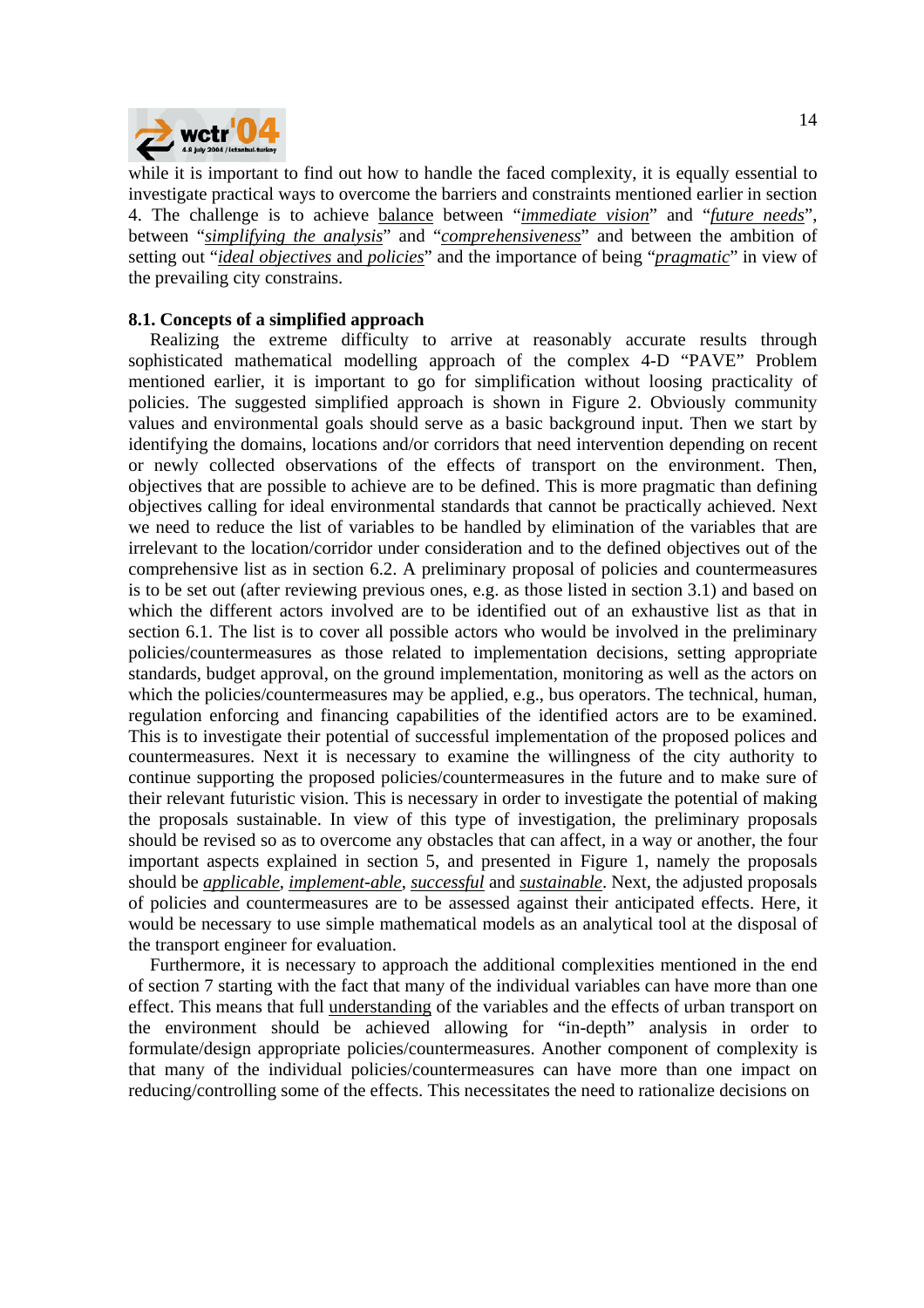



- **\*** See sections 7, 6.2, 3, and 6.1 for effects, variables, actors and policies, respectively.
- **\*\*** Check prospects of applicability, implement-ability success and sustainability of the proposed policies as in Figure 1.

Figure 2: A conceptual frame for simplification of the "PAVE" problem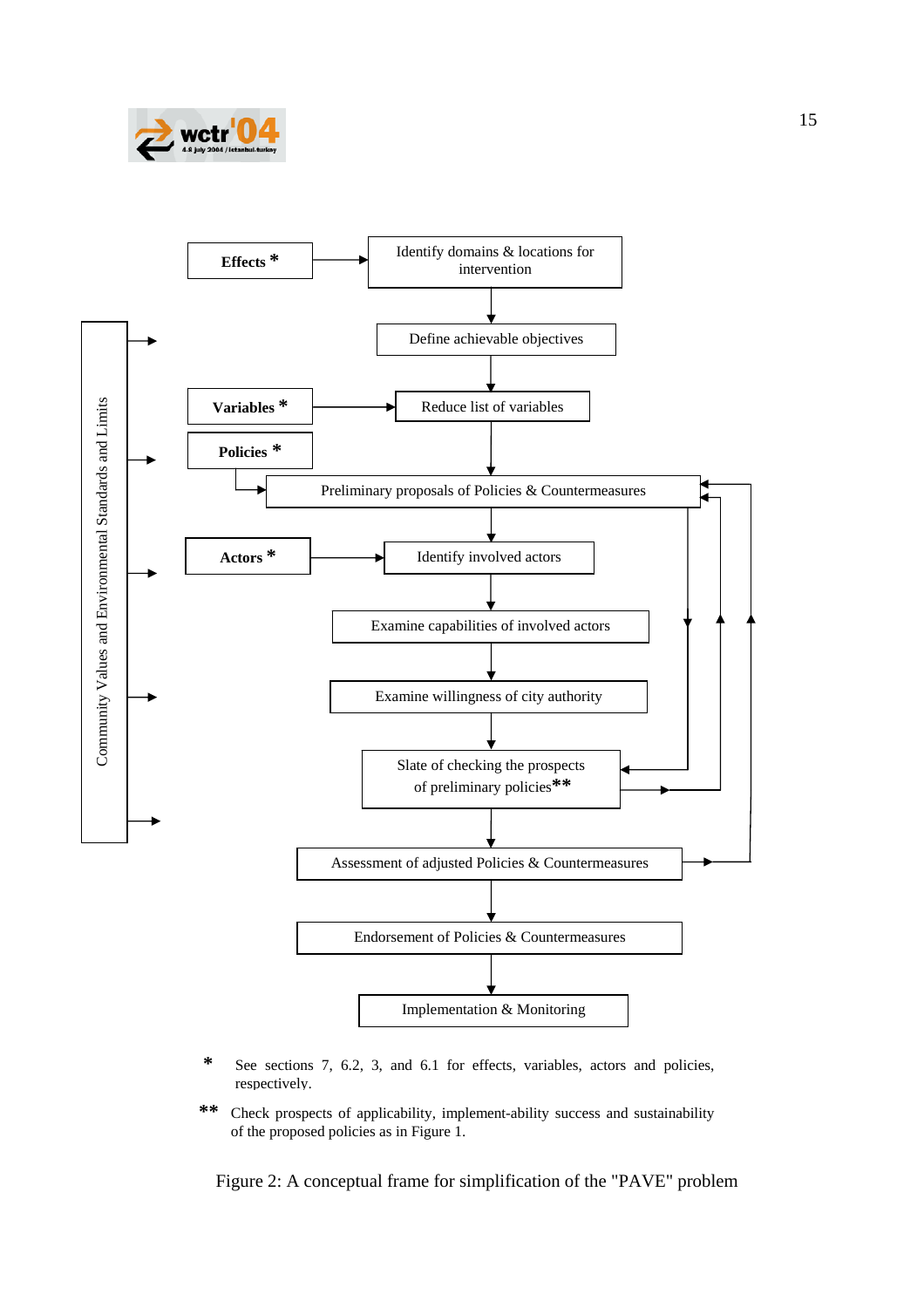

implemented policies so as to avoid unnecessary duplication and, hence, waste of cost and resources that makes the applied policies/countermeasures unsustainable.

Rationalizing decisions needs powerful institutional mechanism at the concerned circles of the national/local government with the right technical staff that can give decision makers the needed support. The third component of additional complexity is that many of the individual effects can be controlled by one policy/countermeasure. This calls for the same powerful institutional body that can arrive at harmonizing the different policies/countermeasures so as to eliminate duplication and waste of resources in order to ensure sustainability of those solutions. Finally, as many of the individual actors can have more than one role to play, this call for clear authorized institutional coordination and an overall powerful (mother) body to observe this supervisory role in a sharp and sustainable manner, is needed in order to take care of any delicacies and to create the right work environment for the different actors.

#### **8.2. Recognition of reality facts and recommended practical directions**

Bearing in mind the above discussion, the following six basic facts (Huzayyin, 2001) should be clearly recorded before giving guidelines for policy formulation:

- a) The situation of deteriorated environmental quality in many of the major urban areas in developing countries is known. The practiced effects of transport on the environment are many and common between these urban areas; they are similar in nature and even also sometimes in magnitude.
- b) Many people are aware, but also some groups are not enough aware, of the adverse impact of transport on the urban environment.
- c) The number of involved variables and actors are many.
- d) There is a host of policies either tried or suggested to minimize transport impacts on the urban environment. Their impacts have varied between full success and success under certain, sometimes unavoidable, constraints.
- e) No one policy (or solution) seems to have a big impact alone; implementing a group of carefully designed policies should have sound impact.
- f) Policies cannot stand alone, they rather need complementary supportive requirements to be successfully implemented.

Resulting from these six facts, a set of five complementary realistic practical requirements that can support successful implementation of sustainable short and long-term policies are derived as follows, (Huzayyin, 2001).

- a)Lessons and experience should be transferred and exchanged between cities as problems are usually of common nature. Bilateral and multilateral communication channels and cooperation agreements can help so much in that respect coupled with coordination with international agencies.
- b)Coordination between the efforts, plans, programmes and actions of the very big number of actors involved in urban transport and their impact on the environment is needed. This is not easy, however. These actors belong to many bodies, central government, local government, operators, vehicle industry, unions, etc. and each has its own policy directions, capabilities and obligations. A good step towards achieving the coordinated effort is to set up a "coordinating council" gathering representatives of concerned bodies. Full confidence and powers should be given to this council so as to let its coordinating directives be fulfilled and respected by all bodies involved.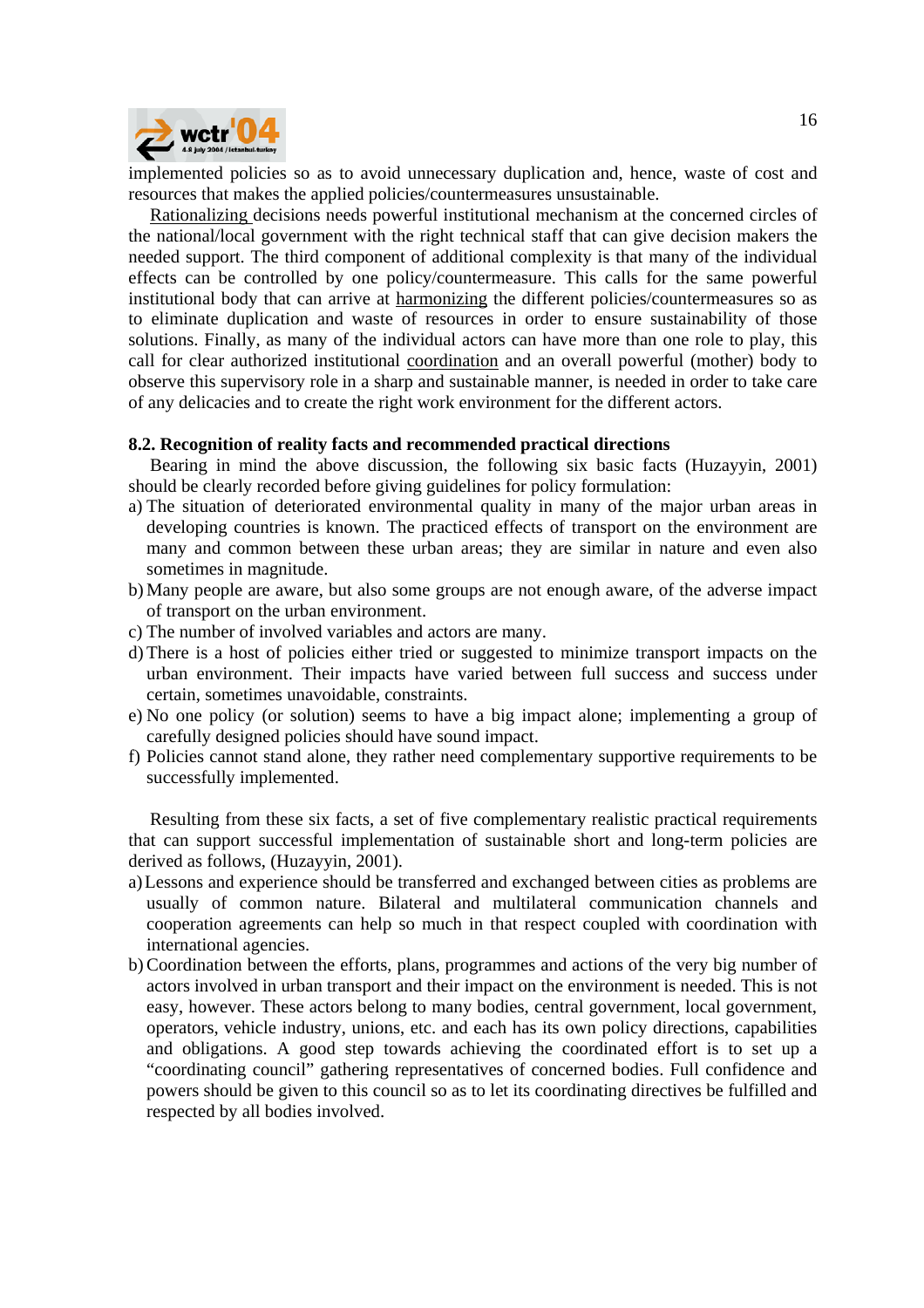

- c) As many policies for reducing the adverse impacts of transport on the environment have been already tried and many others are only suggested, we should concentrate effort on two directions. One, to study carefully the results of implemented policies and to learn from this experience. Two, to investigate why some policies are not implemented and how to make them become a reality. Again exchange of information and transfer of experience between cities of the developing countries on implemented and suggested policies is very important for drawing lessons to be learned, avoiding mistakes and capitalizing on merits.
- d)It is necessary to realize that it is the collective impact of a group of policies (or countermeasures) that counts. Such compound effect can have sound impact on improving the quality of the urban environment. The difficulty lies in selecting a group of complementary rather than contradictory policies and countermeasures.
- e) Each policy needs a set of complementary measures that can first support successful implementation of the policy and second maximize the benefits of the policy. To realize the complementary measures of any policy three points should be considered. First, decisionmakers should be fully aware of the need for these measures and to give full support and guarantees to implement them. Second, the complementary measures should be designed very carefully taking into consideration maximizing the benefits of the original policy. Third, as time grows, the complementary measures should be monitored and enhanced, if necessary, so as to ensure continuity of achieving their original objective and hence sustainability of the original policies. For practical reasons, the agency that adopts a policy and its complementary measures should set up permanent staff and budget to take charge of these measures.

#### **8.3. A note on policy objectives and formulation**

In order to arrive at applicable policies it is important to be as practical and realistic as possible. This is to be achieved in two directions related to the policy objectives and requirements of policy formulation.

Admitting the extreme difficulty to eliminate the adverse impacts of transport on the urban environment in a few years time, the objectives of short term policies should be in harmony with this reality. For example, a realistic objective would be to control vehicle emission rather than to totally prevent it (Badami, 2000). Another example of an achievable policy objective is to reduce pedestrian/vehicle conflict along congested corridors, rather than to aim at eliminating these conflicts on all links of the city street network and along the whole day. It is far more appropriate to declare a humble objective that can be achieved than to adopt a super objective that cannot be realized. Certainly we should take our hopes and expectations further steps foreword but never to let ourselves dream too much forgetting the constraints that our cities are likely to face in the future. For instance, long term objective can be conditioned by required aims of the community other than only those related to the environment. A good example that illustrates this view is given in reference (Badami, 2000), which suggests a long term objective as follows: "to minimize pollution effect on health and welfare". This is subject to: (a) low cost on users, the government and the industry and (b) minimum compromise on accessibility and mobility of the public whose majority is poor.

As for policy formulation and the directions to make them as realistic and practical as possible, the main concern is summarized in five points as follows (Huzayyin, 2001).

a) The formulation of each policy is to consider achieving the declared realistic objective(s) of the policy.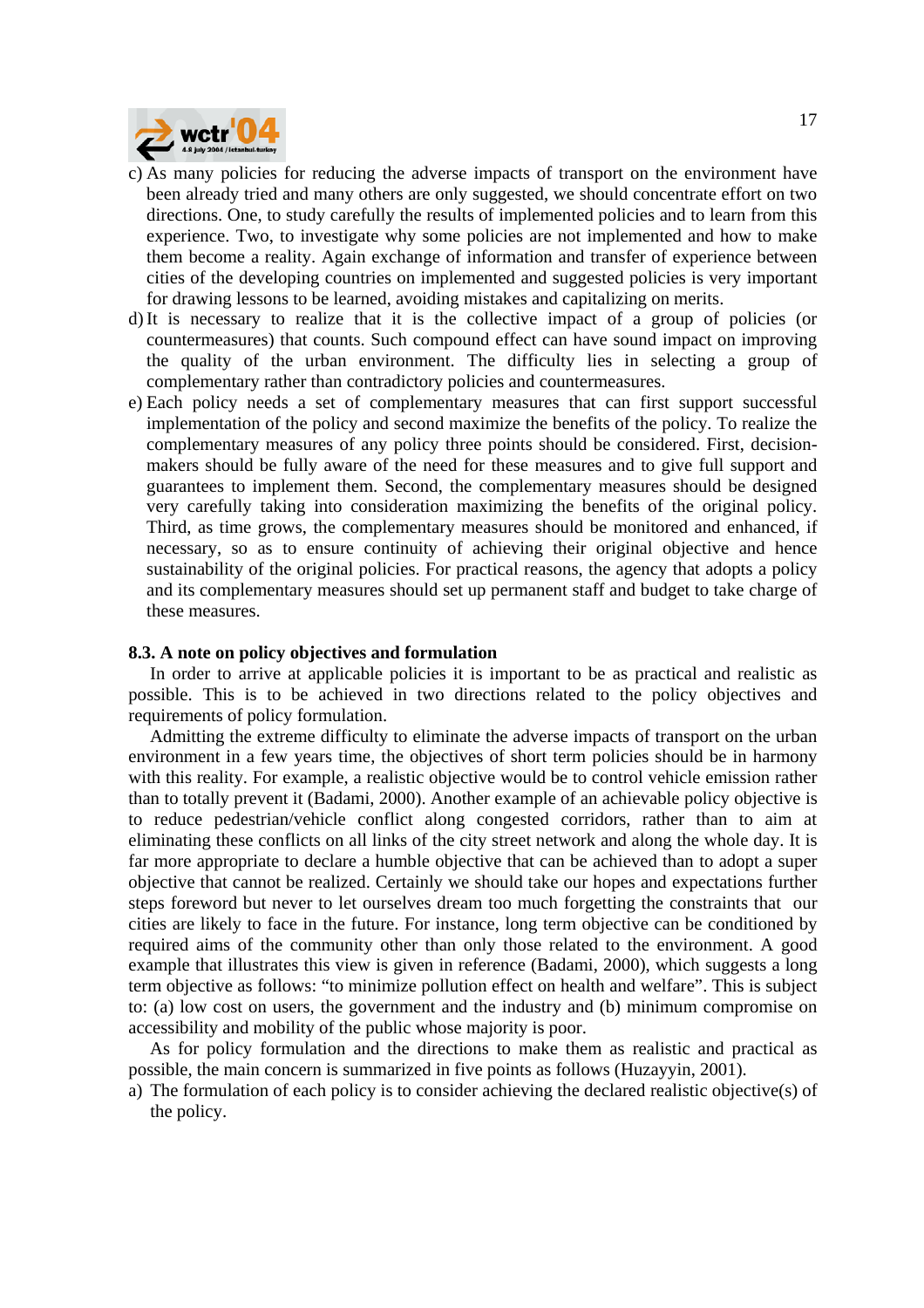

- b) The policies should take care of the realities of the existing condition and constraints. Many examples of the conditions and constraints can be given as shown below and supported also by reference (Badami, 2000).
	- User related (e.g. pedestrian behaviour, driver behaviour, etc.).
	- Vehicle related (e.g. type, age, capacity, used fuels, industry, import policies, etc).
	- Enforcement and control related (e.g. traffic regulations, vehicle engine inspection regulations, pedestrian movement discipline, etc.).
	- Institutional related (e.g. technical capabilities, human recourses, given powers, allowable budget, current barriers, future development possibilities, etc.).
	- Possibilities of raising awareness of urban travelers, operators, local authorities, etc.
- c) Each policy is to be set out in a way that avoids duplication and/or contradiction with sister policies that are adopted to combat the different adverse impacts of urban transport on the environment. These include, for example, policies related to reduction of: vehicle emissions, noise levels, pedestrian/vehicle conflict, visual intrusion, etc.
- d) The formulated policies should be in harmony with the urban transport policies adopted mainly to achieve transport objectives in the city under consideration. Examples of the latter policies are those related to transit performance, traffic demand management, future transportation, etc. Again reference (Badami, 2000), stressed the importance of the policies to consider the interaction between: (a) transport impacts on safety, cost, energy and accessibility and (b) policies addressing these impacts.
- e) The policies should also be in harmony with other policies related to environment protection and improvements that are adopted in the city (and country) under consideration. These include, for example, policies related to control emissions from industrial plants, control of industrial waste disposals, vegetation of urban vacant lands, and control of unplanned urban development and reservation of city image, etc.

#### **9. Closure**

It is hoped that the paper has drawn the attention of concerned agencies and researchers to the importance of getting into action with respect to policies and solutions of reducing the adverse impact of urban transport on the urban environment. Many efforts have been made over the last two decades to describe the urban environment situation in developing countries and how it is seriously deteriorated mainly because of mobile sources. This effort has already raised awareness, stimulated governments and encouraged international support to do something before it is too late. However, it is time now to give more attention to action. We need to set out realistic objectives that can be realized. We need to investigate previous policies and why they succeeded or failed. We need to take care of formulating applicable sustainable policies. We need to work together and to learn from each other. We need to pay more attention to actions that can make us and our future generations live in a better and a more manageable urban environment.

#### **References**

Huzayyin, A. S., 2003. Transport and environment quality in cities of the developing countries: enough criticism/more action, a call for a revised research agenda, Lecture delivered at the Department of Geotechnical & Environmental Engineering, University of Nagoya, Japan.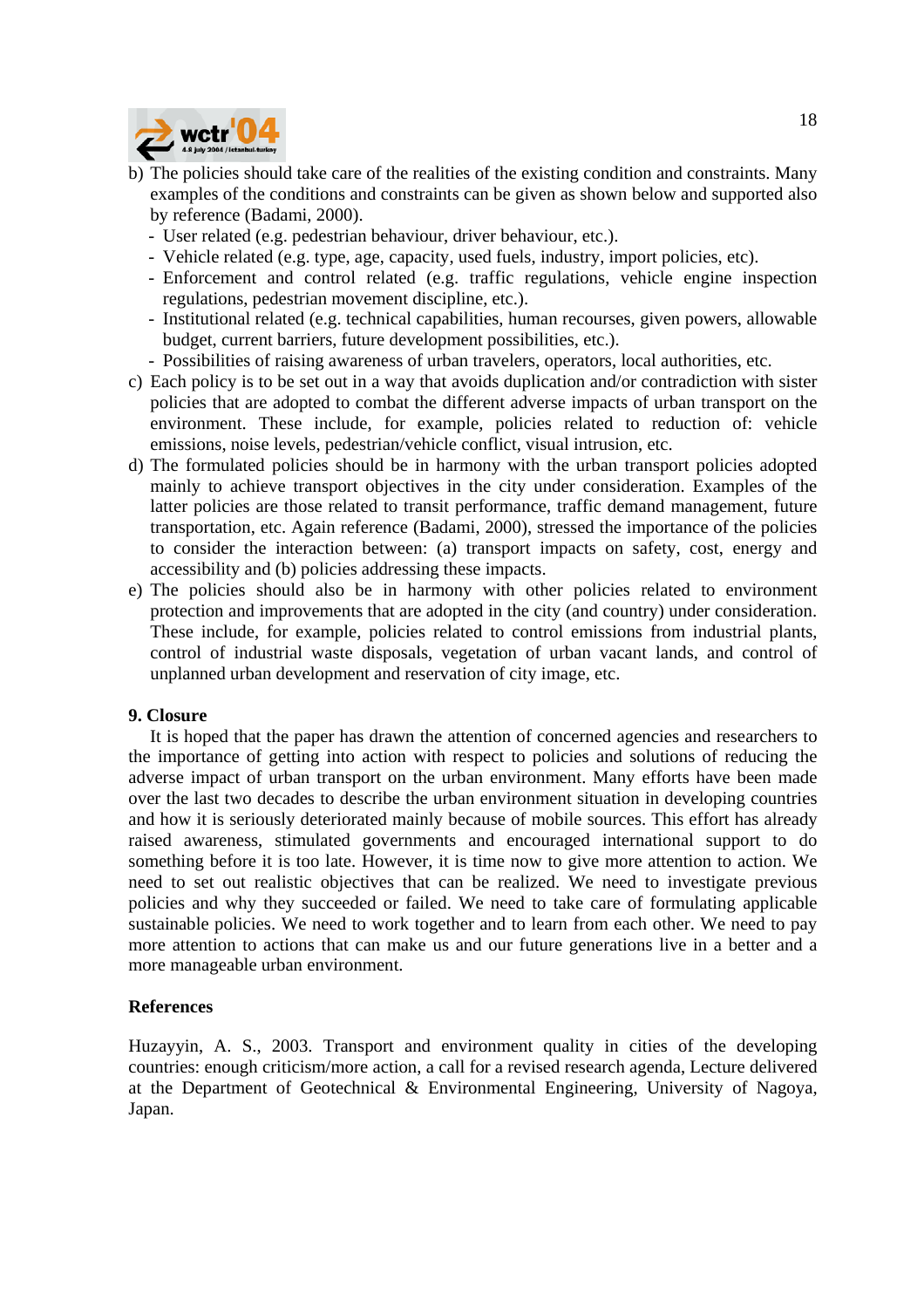

Huzayyin, A. S., 2001. Transport and environment quality in cities of the developing countries: enough criticism/more action, Journal of the International Association of Traffic and Safety Sciences(IATSS), 26 (3) 175-184.

Sarkar, P. K., Rohatgi, R., 2000. Road traffic characteristics in Delhi urban area, Urban Transportation and Environment, Proceedings of CODATU IX Conference, Mexico City, pp. 131-136.

Sundaram, T. K., Verma, S. A., 2000. Transport policy and environmental considerations, Urban Transportation and Environment, Proceedings of CODATU IX Conference, Mexico City, pp. 137-142.

Huzayyin, A. S., 1995. Land use transport and the environment; a focus on realistic requirements for developing countries, Invited Lecture, Symposium on International Cooperation for Transport Related Environmental Issues, Ministry of Transport, Tokyo Japan.

Khan, A., Udayakumar, P., 2000. Urban public transport and environmental economics; evolving a model: a tale of two Indian cities, Pune and Bangalore, Urban Transportation and Environment, Proceedings of CODATU IX Conference, Mexico City, pp. 161-168.

Huzayyin, A. S., Osman, O., 2000. Compressed Natural Gas as an environment friendly fuel for urban transport: policy lessons from a developing country, Urban Transportation and Environment, Proceedings of CODATU IX Conference, Mexico City, pp. 761-766.

Madar, J. L., Strambi, O. & Bussiere, Y., 2000. Forecasting pollutant emissions by automobiles in three large metropolitan areas: Sao Paulo, Montreal and Paris, Urban Transportation and Environment, Proceedings of CODATU IX Conference, Mexico City, pp. 169-176.

Badami, M., 2000. Urban transport and air pollution: lessons from the Indian experience, Urban Transportation and Environment, Proceedings of CODATU IX Conference, Mexico City, pp. 193-202.

Akinyemi, E. O., Medani, T. O., 2000. Investigating the effect of motorcycle traffic on air pollution in Asian and African cities, Urban Transportation and Environment, Proceedings of CODATU IX Conference, Mexico City, pp. 341-350.

EL Hakim, M., Saied, A., Abdel Nasser, K. & Emam, E, 1999. Assessment and modelling of carbon monoxide pollution due to traffic in Greater Cairo, Civil Engineering Research Journal, 21 (4) 801-806, Faculty of Engineering, Al-Azhar University, Cairo

Agarwal, O. P., 2000. The electric car: a sustainable technology option for urban India, Urban Transportation and Environment, Proceedings of CODATU IX Conference, Mexico City, pp. 801-806.

Kojima, M., Lovei, M., 2000. Urban air quality management: the transport-environmentenergy nexus", World Bank Note, Draft.